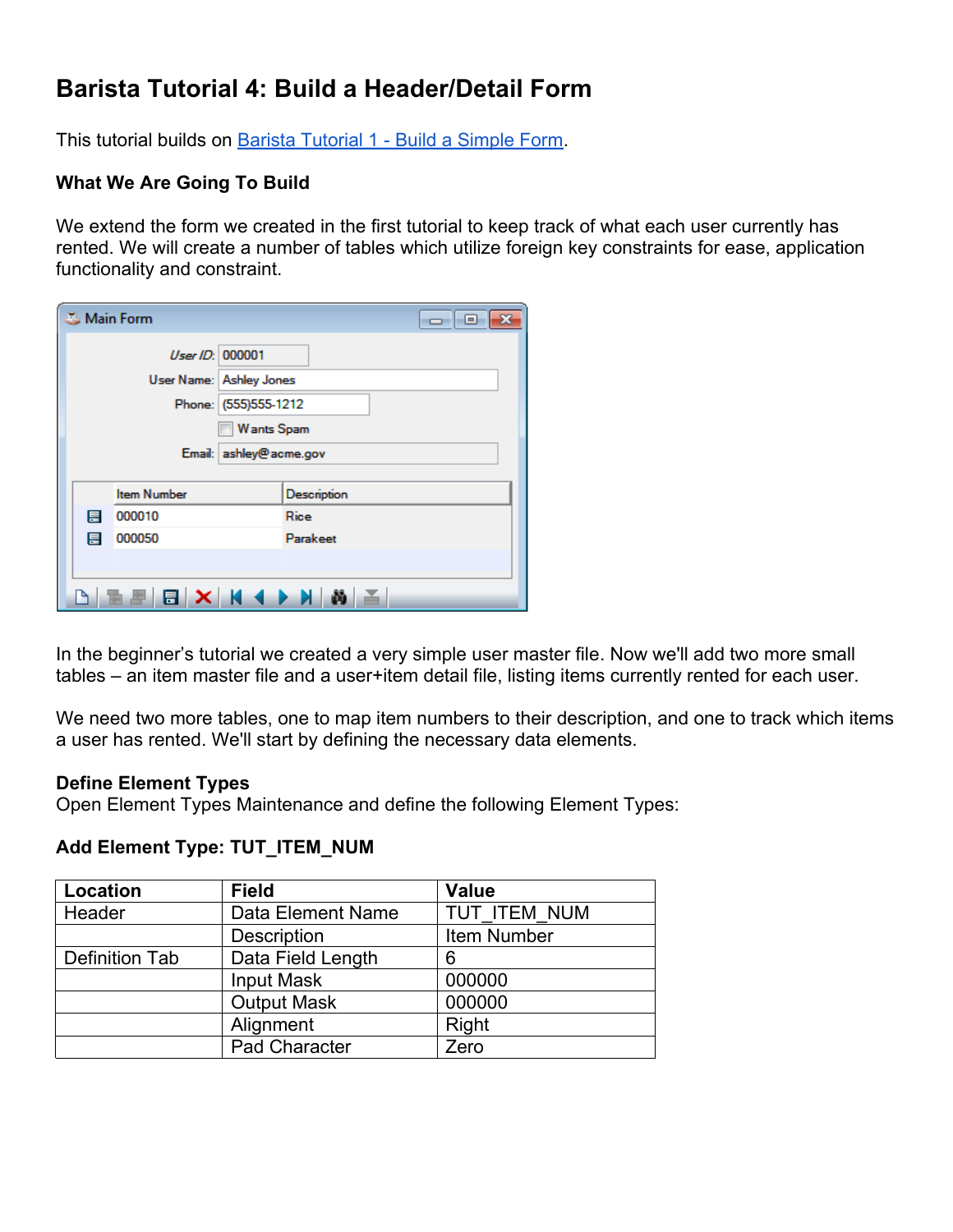| Element Types                      | $-x$<br>-0-<br><b>-</b>                                              |
|------------------------------------|----------------------------------------------------------------------|
| Element Type ID: TUT_ITEM_NUM      | Creation Date: 01/12/2009                                            |
| Description: Item Number           | Revision Date: 01/12/2009                                            |
| Definition<br>Validation           |                                                                      |
| Data Type: Character               | App Company ID: 00-000000<br><b>Default Company</b>                  |
| Data Subtype: (none)               | App Product ID: DEV<br>$\overline{Q}$<br><b>Standard Development</b> |
| 6<br>Data Field Length:            |                                                                      |
|                                    | <b>Exempt from localization</b>                                      |
| Control Type: CharacterEdit        |                                                                      |
| List Display Format:<br>▼          | Mask Type: (none)<br>$\overline{\phantom{a}}$                        |
| Window Label: Item Number          | Input Mask: 000000                                                   |
| Column Header: Item Number         | Output Mask: 000000                                                  |
| Alignment and Values               |                                                                      |
| Alignment: Right (R) $\rightarrow$ | Preset Value:                                                        |
| Pad Character: Zero (30)           | Default Value:                                                       |
| Allow blanks as valid entry        |                                                                      |
|                                    |                                                                      |
| User Prompt:                       |                                                                      |
| ≚<br>冒                             |                                                                      |

Click **or** press [Ctrl]+S to save the record.

# **Add Element Type: TUT\_ITEM\_DESC**

| Location       | Field                | <b>Value</b>       |  |
|----------------|----------------------|--------------------|--|
| Header         | Data Element Name    | TUT ITEM DESC      |  |
|                | Description          | Item Description   |  |
| Definition Tab | Data Field Length    | 50                 |  |
|                | <b>Column Header</b> | <b>Description</b> |  |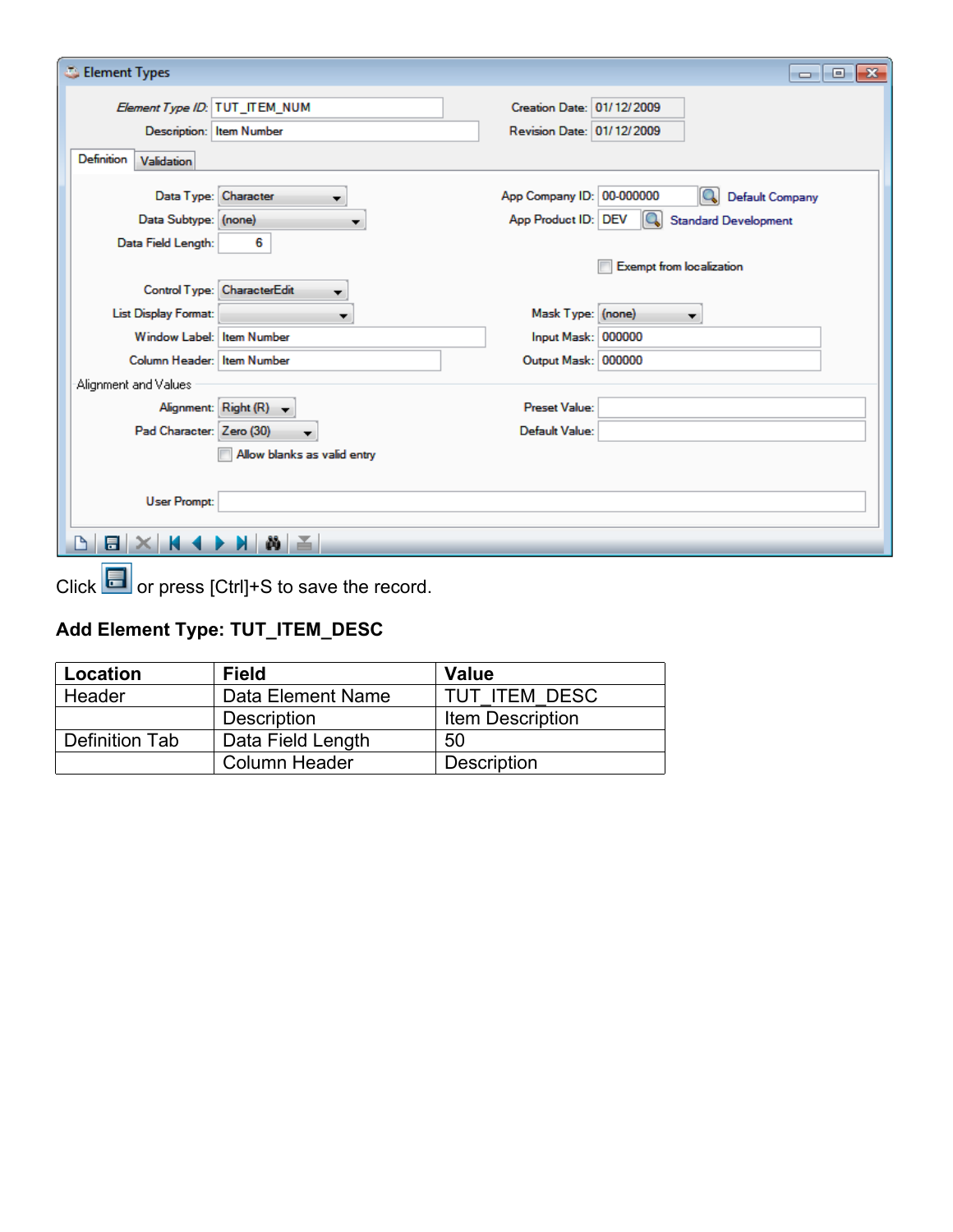| Element Types                  |                               |                           | $\Box$ $\Box$                      |
|--------------------------------|-------------------------------|---------------------------|------------------------------------|
| Element Type ID: TUT_ITEM_DESC |                               | Creation Date: 01/12/2009 |                                    |
|                                | Description: Item Description | Revision Date: 01/12/2009 |                                    |
| Definition<br>Validation       |                               |                           |                                    |
| Data Type: Character           | ▼                             | App Company ID: 00-000000 | <b>Default Company</b>             |
| Data Subtype: (none)           |                               | App Product ID: DEV       | IQ.<br><b>Standard Development</b> |
| Data Field Length:             | 50                            |                           |                                    |
|                                |                               |                           | <b>Exempt from localization</b>    |
|                                | Control Type: CharacterEdit   |                           |                                    |
| List Display Format:           |                               | Mask Type: (none)         |                                    |
| Window Label: Description      |                               | Input Mask:               |                                    |
| Column Header: Description     |                               | Output Mask:              |                                    |
| Alignment and Values           |                               |                           |                                    |
| Alignment: (none)              | $\overline{\phantom{a}}$      | Preset Value:             |                                    |
| Pad Character: (none)          |                               | Default Value:            |                                    |
|                                | Allow blanks as valid entry   |                           |                                    |
|                                |                               |                           |                                    |
| User Prompt:                   |                               |                           |                                    |
| 冒                              | 盖                             |                           |                                    |

 $C$ lick  $\Box$  or press [Ctrl]+S to save the record.

## **Add Element Type: TUT\_RENTAL\_ID**

This is the same as TUT\_USER\_ID from TUT\_MAIN\_FORM, with the addition of table-based validation that will restrict input to values that already exist in TUT\_MAIN\_FORM.TUT\_USER\_ID.

| Location              | <b>Field</b>        | <b>Value</b>   | <b>Notes</b>                                                                                    |
|-----------------------|---------------------|----------------|-------------------------------------------------------------------------------------------------|
| Header                | Data Element Name   | TUT RENTAL ID  |                                                                                                 |
|                       | <b>Description</b>  | Rental User ID |                                                                                                 |
| Definition Tab        | Data Field Length   | 6              |                                                                                                 |
|                       | Input Mask          | 0000000        |                                                                                                 |
|                       | <b>Output Mask</b>  | 0000000        |                                                                                                 |
|                       | Alignment           | Right          |                                                                                                 |
|                       | Pad Character       | Zero           |                                                                                                 |
| <b>Validation Tab</b> | Validate Data Table | TUT MAIN FORM  | This enforces the rule that<br>TUT RENTAL ID must exist as a<br>key to the TUT MAIN FORM table. |
|                       | Data Column         | TUT USER NAME  | TUT USER NAME is the field<br>of TUT MAIN FORM that will be<br>displayed next to TUT RENTAL ID. |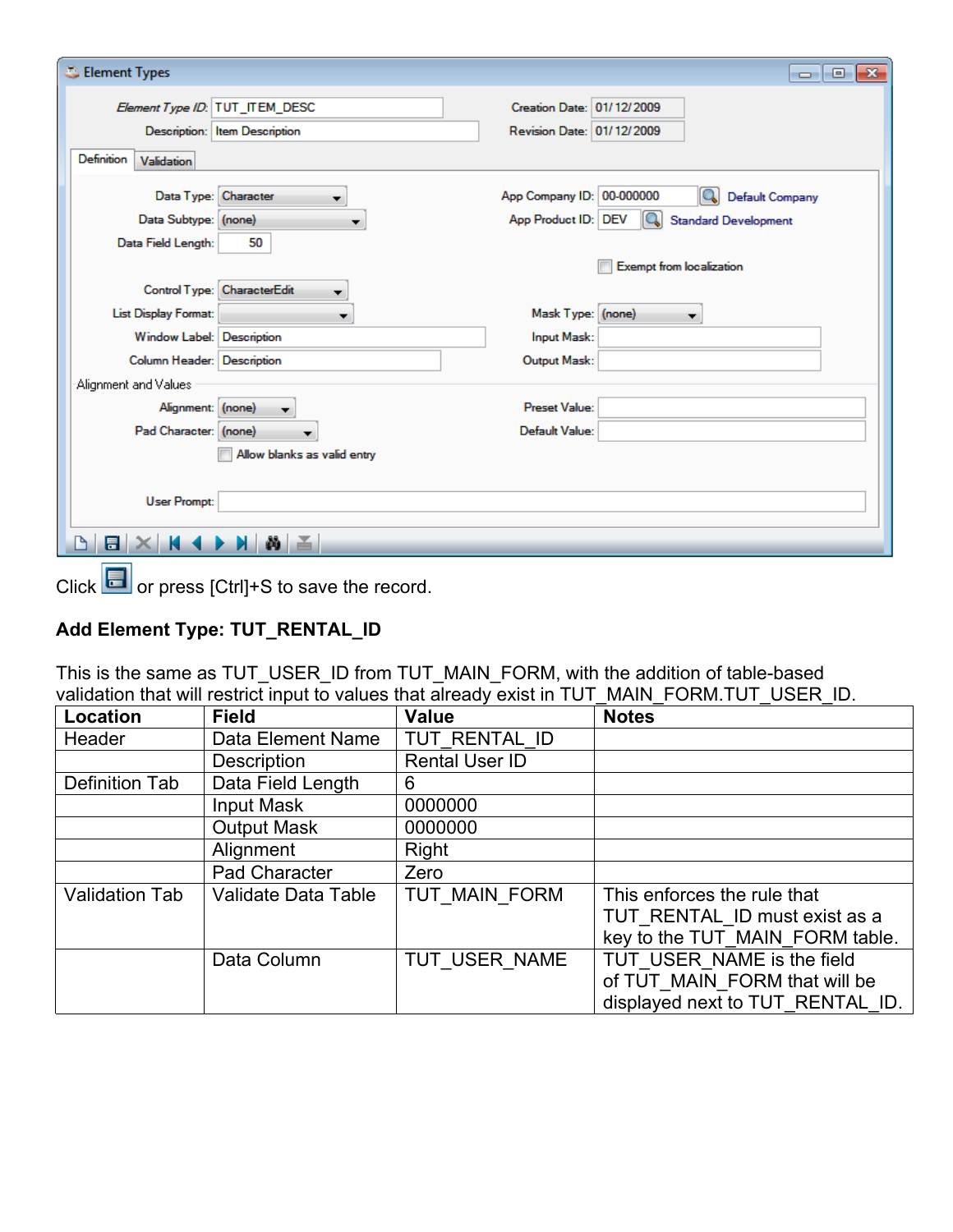| Element Types                      | $\Box$<br>$\Box$                                                                                                  |
|------------------------------------|-------------------------------------------------------------------------------------------------------------------|
| Element Type ID: TUT_RENTAL_ID     | Creation Date: 01/12/2009                                                                                         |
| Description: Rental User ID        | Revision Date: 01/12/2009                                                                                         |
| Definition<br>Validation           |                                                                                                                   |
|                                    |                                                                                                                   |
| Data Type: Character<br>▼          | App Company ID: 00-000000<br>Q<br><b>Default Company</b>                                                          |
| Data Subtype: (none)               | App Product ID: DEV<br>Q<br><b>Standard Development</b>                                                           |
| Data Field Length:<br>6            |                                                                                                                   |
|                                    | <b>Exempt from localization</b>                                                                                   |
| Control Type: CharacterEdit<br>▼   |                                                                                                                   |
| List Display Format:               | Mask Type: (none)                                                                                                 |
| Window Label: Rental User ID       | Input Mask: 000000                                                                                                |
| Column Header: Rental User ID      | Output Mask: 00000                                                                                                |
| Alignment and Values               |                                                                                                                   |
| Alignment: $Right(R) \rightarrow$  | <b>Preset Value:</b>                                                                                              |
| Pad Character: Zero (30)           | Default Value:                                                                                                    |
| Allow blanks as valid entry        |                                                                                                                   |
|                                    |                                                                                                                   |
| <b>User Prompt:</b>                |                                                                                                                   |
|                                    |                                                                                                                   |
| DI                                 |                                                                                                                   |
| Element Types                      | $\begin{array}{c c c c c c} \hline \multicolumn{3}{c }{\mathbf{C}} & \multicolumn{3}{c }{\mathbf{X}} \end{array}$ |
| Element Type ID: TUT_RENTAL_ID     | Creation Date: 01/12/2009                                                                                         |
| Description: Rental User ID        | Revision Date: 01/12/2009                                                                                         |
| Validation<br>Definition           |                                                                                                                   |
| Check Box Data:                    |                                                                                                                   |
| Table Based                        |                                                                                                                   |
| Validate Data Table: TUT_MAIN_FORM | 4 Main Form                                                                                                       |
| Data Column: TUT_USER_NAME<br>▼    |                                                                                                                   |
| Data Key:                          |                                                                                                                   |
| Data Key Name:                     | $\boldsymbol{\mathsf{Q}}$                                                                                         |
| Use auto complete during entry     |                                                                                                                   |
| Additional                         |                                                                                                                   |
| Minimum Length:<br>0               | Data Expand Code:                                                                                                 |
| Maximum Length:<br>0               | Data Compress Code:                                                                                               |
|                                    |                                                                                                                   |
| Minimum Value:                     | Precision:<br>0                                                                                                   |
| Maximum Value:                     | System Dialog: (none)                                                                                             |
|                                    |                                                                                                                   |
| ∣₩.<br>E.                          |                                                                                                                   |
| H<br>$\blacksquare$<br>M.<br>K 4   |                                                                                                                   |

Click  $\boxed{\cdot\phantom{\cdot\cdot\cdot}}$  or press [Ctrl]+S to save the record.

We can close Element Types Maintenance now. The next step is to define the tables that will use these data elements.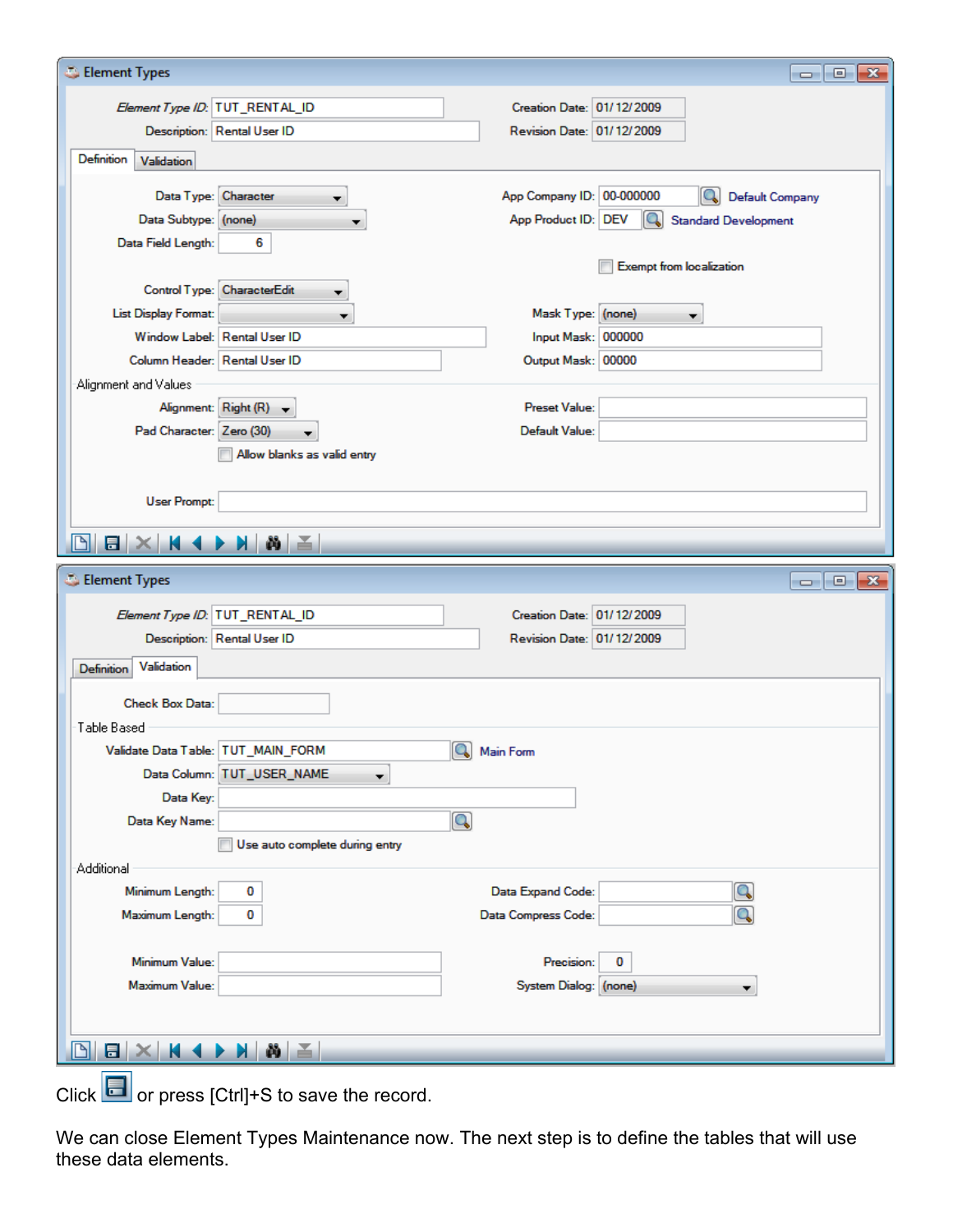## **Define Tables**

Open Table Maintenance and define the following tables:

### **Add Item Inventory Table: TUT\_ITEM\_INV**

| Location                      | <b>Field</b>       | <b>Value</b>     |  |
|-------------------------------|--------------------|------------------|--|
| Header                        | <b>Table Alias</b> | TUT ITEM INV     |  |
|                               | <b>Description</b> | Item Inventory   |  |
| <b>Element Type</b><br>Detail |                    | Data Element     |  |
|                               | TUT ITEM NUM       | TUT ITEM NUM     |  |
| TUT ITEM DESC                 |                    | <b>ITFM DESC</b> |  |

| Tables                           |                             |                             |                            |                                |                | -23<br>Θ.<br>$\Box$          |
|----------------------------------|-----------------------------|-----------------------------|----------------------------|--------------------------------|----------------|------------------------------|
|                                  | Table Alias: TUT_ITEM_INV   |                             |                            |                                |                |                              |
|                                  | Description: Item Inventory |                             |                            |                                |                | Date Created: 01/12/2009     |
| Window Title:   tem Inventory    |                             |                             |                            |                                |                | Date Revised: 01/12/2009     |
| Alias Definition                 |                             |                             |                            |                                |                |                              |
|                                  | Alias Type: XKeyed File     |                             |                            |                                |                |                              |
| Parent Alias:                    |                             |                             | Q                          |                                | Key Length:    | 0                            |
| Primary Table:                   |                             |                             | Q                          |                                | Records:       | 0                            |
| Disk File Name: tut_item_inv.dat |                             |                             |                            |                                | Record Length: | $\mathbf{0}$                 |
| Definition Path: [+DEFAULT]      |                             |                             | $\left[ \mathsf{Q}\right]$ |                                |                |                              |
| <b>SOL Database Alias:</b>       |                             |                             | $\boldsymbol{\mathsf{Q}}$  |                                |                |                              |
| Security                         |                             |                             |                            |                                |                |                              |
| App Company ID: 00-000000        |                             | Default Company             |                            | V Export to inquiry system     |                | V Restrict table auto create |
| App Product ID: DEV              | IQ.                         | <b>Standard Development</b> |                            | Restrict table record auto add |                | Restrict table rebuild       |
| Table Column Definitions (2)     |                             |                             |                            |                                |                |                              |
| <b>Element Type</b>              |                             | Description                 | <b>Data Element</b>        | Delim?                         | Delim Char     |                              |
| TUT ITEM NUM<br>E                |                             | <b>Item Number</b>          | TUT ITEM NUM               | Yes                            |                | 0A - (010) - (LF)            |
| TUT ITEM DESC<br>目               |                             | Item Description            | TUT ITEM DESC              | Yes                            |                | 0A - (010) - (LF)            |
|                                  |                             |                             |                            |                                |                |                              |
|                                  |                             | Ã,<br>Ø.                    |                            |                                |                |                              |
|                                  |                             |                             |                            |                                |                |                              |

Press F7 to return to the header, then click  $\Box$  or press [Ctrl]+S to save the table definition.

Set the primary key to TUT\_ITEM\_NUM using Options > Key Definitions.

Create the file using Options > Create/Update Table.

## **Add Item Inventory Table: TUT\_RENT\_FORM**

| Location | <b>Field</b>        | Value               | <b>Notes</b>                               |
|----------|---------------------|---------------------|--------------------------------------------|
| Header   | <b>Table Alias</b>  | TUT RENT FORM       |                                            |
|          | <b>Description</b>  | <b>Rented Items</b> |                                            |
| Detail   | <b>Element Type</b> | Data Element        | <b>Notes</b>                               |
|          | TUT RENTAL ID       | TUT USER ID         | <b>The Data Element name</b>               |
|          |                     |                     | <b>TUT USER ID enables Barista to link</b> |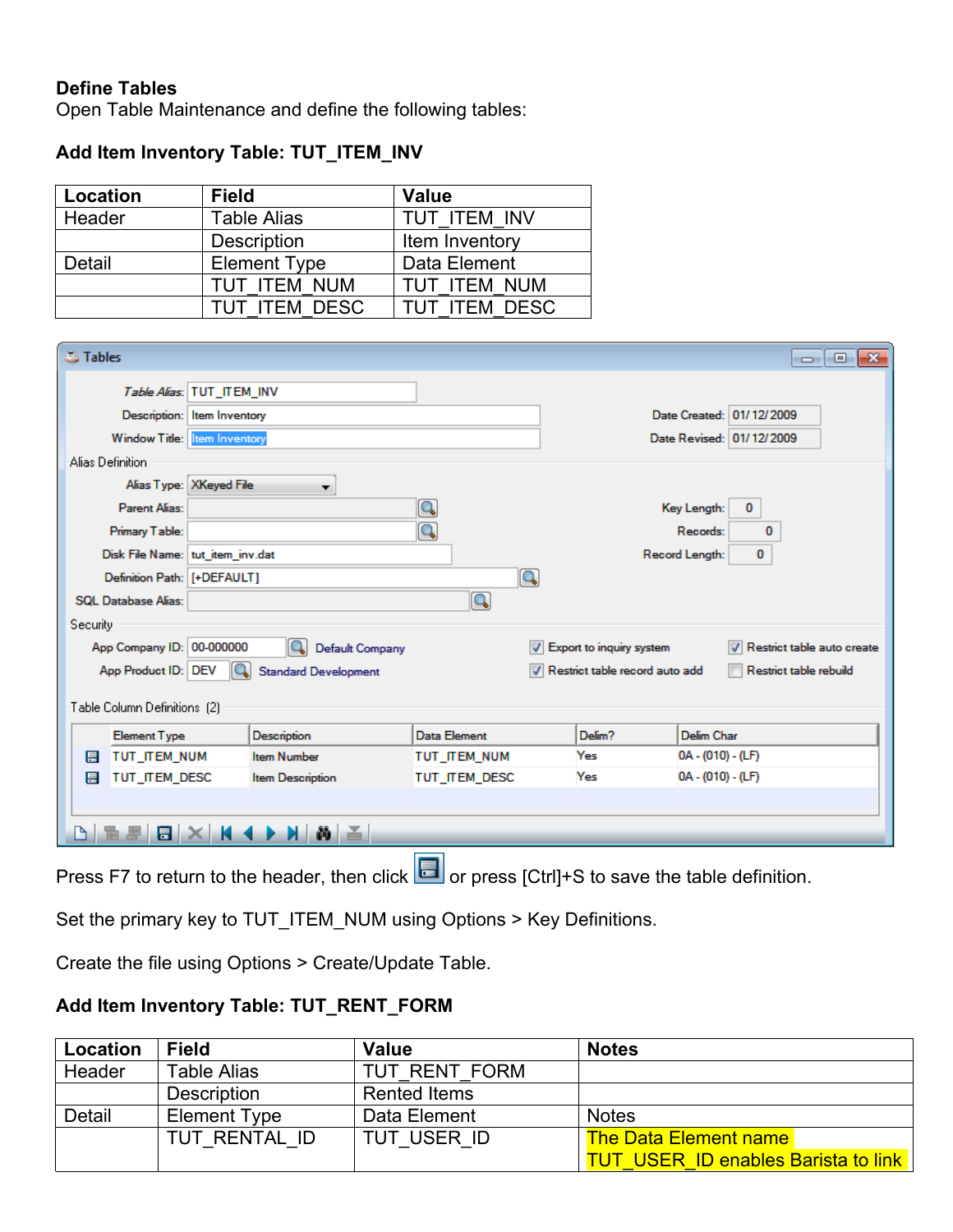|                     |                     | <b>IN</b><br><b>VOV</b><br>п<br>MA<br>٦E<br>ТC<br>nс |
|---------------------|---------------------|------------------------------------------------------|
| .<br>UM<br>ΝI<br>⊢м | .<br>JM<br>ΝI<br>-M |                                                      |

| <b>Tables</b>                     |                                  |                             |              |                                |                     | -0-<br>-23<br>$\Box$       |
|-----------------------------------|----------------------------------|-----------------------------|--------------|--------------------------------|---------------------|----------------------------|
|                                   | Table Alias: TUT RENT FORM       |                             |              |                                |                     |                            |
|                                   | <b>Description: Rented Items</b> |                             |              |                                |                     | Date Created: 01/12/2009   |
| Window Title: Rented Items        |                                  |                             |              |                                |                     | Date Revised: 01/12/2009   |
| Alias Definition                  |                                  |                             |              |                                |                     |                            |
|                                   | Alias Type: XKeyed File          | ▼                           |              |                                |                     |                            |
| <b>Parent Alias:</b>              |                                  |                             | Q            |                                | Key Length:         | $\bf{0}$                   |
| Primary Table:                    |                                  |                             | Q            |                                | Records:            | 0                          |
| Disk File Name: tut_rent_form.dat |                                  |                             |              |                                | Record Length:      | 0                          |
| Definition Path: [+DEFAULT]       |                                  |                             | $\sqrt{a}$   |                                |                     |                            |
| <b>SQL Database Alias:</b>        |                                  |                             | Q            |                                |                     |                            |
| Security                          |                                  |                             |              |                                |                     |                            |
| App Company ID: 00-000000         |                                  | Q<br>Default Company        |              | V Export to inquiry system     |                     | Restrict table auto create |
| App Product ID: DEV               | 10.                              | <b>Standard Development</b> |              | Restrict table record auto add |                     | Restrict table rebuild     |
| Table Column Definitions [2]      |                                  |                             |              |                                |                     |                            |
|                                   |                                  |                             |              |                                |                     |                            |
| <b>Element Type</b>               |                                  | Description                 | Data Element | Delim?                         | Delim Char          |                            |
| TUT_RENTAL_ID<br>E                |                                  | <b>Rental User ID</b>       | TUT USER ID  | Yes                            | $0A - (010) - (LF)$ |                            |
| TUT_ITEM_NUM<br>E                 |                                  | <b>Item Number</b>          | TUT ITEM NUM | Yes                            | $0A - (010) - (LF)$ |                            |
|                                   |                                  |                             |              |                                |                     |                            |
|                                   |                                  |                             |              |                                |                     |                            |
|                                   |                                  |                             |              |                                |                     |                            |

Press F7 to return to the header, then click  $\Box$  or press [Ctrl]+S to save the table definition.

Set the primary key to TUT\_USER\_ID+TUT\_ITEM\_NUM using Options > Key Definitions.

Create the file using Options > Create/Update Table.

We can close Tables Maintenance now.

#### **Define foreign key dependency for TUT\_ITEM\_NUM.**

Open Element Types Maintenance, load the TUT\_ITEM\_NUM record, and add the following two fields:

| Location              | <b>Field</b>        | <b>Value</b>  |
|-----------------------|---------------------|---------------|
| <b>Validation Tab</b> | Validate Data Table | TUT ITEM INV  |
|                       | Data Column         | TUT ITEM DESC |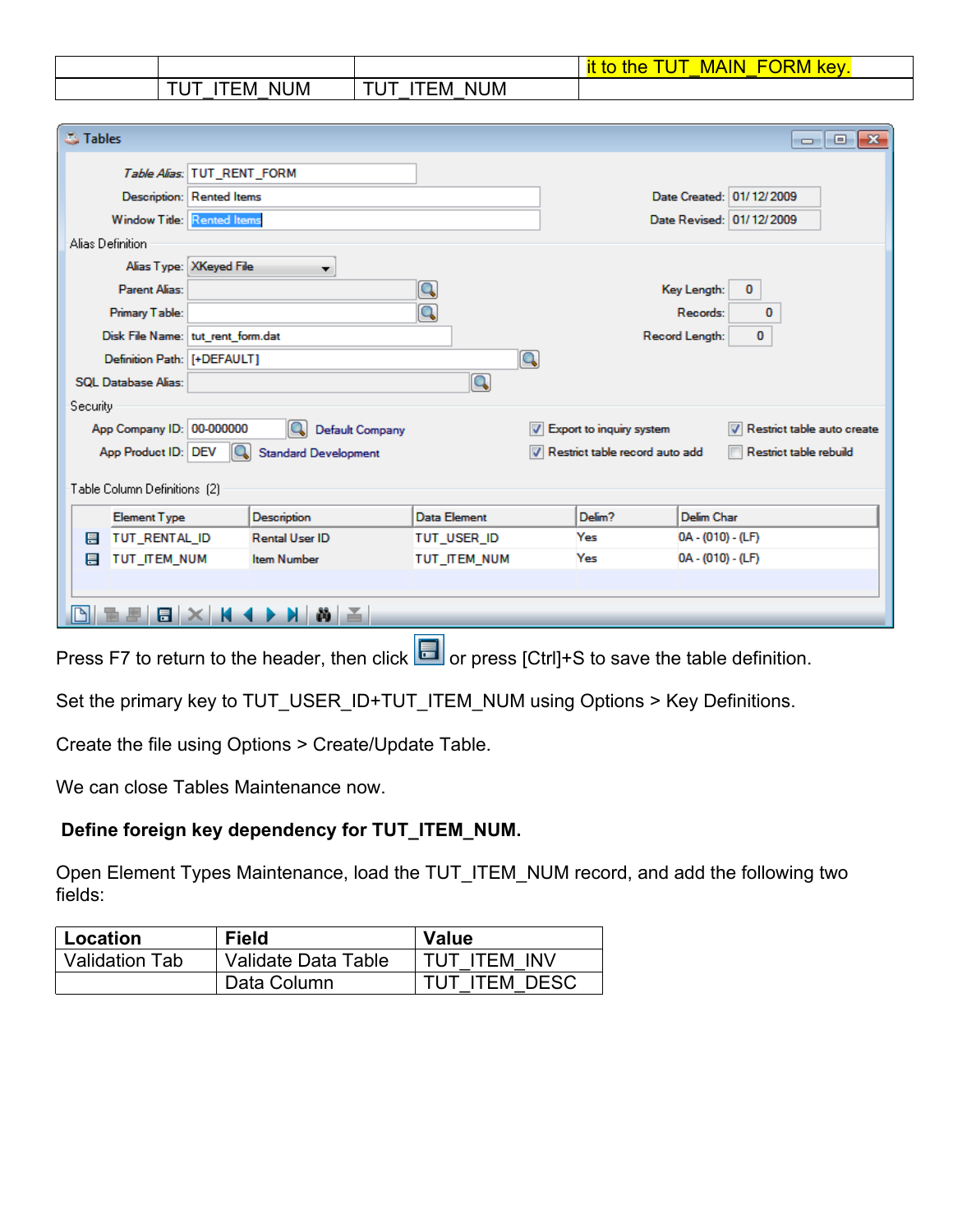| Element Types                                          |                           | $-x$<br><u>a 0</u> |
|--------------------------------------------------------|---------------------------|--------------------|
| Element Type ID: TUT_ITEM_NUM                          | Creation Date: 01/12/2009 |                    |
| Description: Item Number                               | Revision Date: 01/12/2009 |                    |
| Validation<br>Definition                               |                           |                    |
| <b>Check Box Data:</b><br>Table Based                  |                           |                    |
| Validate Data Table: TUT_ITEM_INV                      | Item Inventory            |                    |
| Data Column: TUT_ITEM_DESC<br>$\overline{\phantom{a}}$ |                           |                    |
| Data Key:                                              |                           |                    |
| Data Key Name:                                         | Q                         |                    |
| Use auto complete during entry                         |                           |                    |
| Additional                                             |                           |                    |
| Minimum Length:<br>0                                   | Data Expand Code:         |                    |
| 0<br>Maximum Length:                                   | Data Compress Code:       |                    |
|                                                        |                           |                    |
| Minimum Value:                                         | Precision:<br>0           |                    |
| Maximum Value:                                         | System Dialog: (none)     |                    |
|                                                        |                           |                    |
|                                                        |                           |                    |
| ē.<br>Ħ<br>ŵ                                           |                           |                    |

Click **Delatat or press [Ctrl]+S to save these changes, then close Element Types Maintenance. You can** click "No" to the question that comes up asking if you want to rebuild forms; we'll be doing that in the next step.

# **Build the forms for TUT\_ITEM\_INV & TUT\_RENT\_FORM.**

Open the Form Manager and double-click on TUT\_ITEM\_INV.

|  | <b>C</b> Form Manager                                                               |                        |                      |             |                                                                            |           |           |            | $-28-$<br>画<br>$\Box$ |
|--|-------------------------------------------------------------------------------------|------------------------|----------------------|-------------|----------------------------------------------------------------------------|-----------|-----------|------------|-----------------------|
|  | <b>Application</b>                                                                  | Search:                |                      |             |                                                                            | Filter:   |           |            | <b>Il service</b>     |
|  | Applications                                                                        | / Alias                | Description          | Alias Type  | <b>Form Type</b>                                                           | Disk File | Comp ID   |            | Prod ID Rev Date      |
|  | <b>Default Company</b><br>$=$<br>Standard Development<br><b>BASIS</b> International | <b>ITUT DATA ENTRY</b> | <b>Comments Form</b> | Options (P) | Options Entry Form (S)                                                     |           | 00-000000 | <b>DEV</b> | 01/12/2009            |
|  |                                                                                     | TUT_ITEM_INV           | Item Inventory       |             | $ X$ Keyed $(X)$ Maintenance Form $(T)$ tut item inv.dat $ 00-000000 $ DEV |           |           |            | 01/12/2009            |
|  |                                                                                     | <b>TUT MAIN FORM</b>   | Main Form            |             | XKeyed (X) Maintenance Form (T) tut_main_form.dat 00-000000                |           |           | <b>DEV</b> | 01/12/2009            |
|  |                                                                                     | <b>TUT RENT FORM</b>   | <b>Rented Items</b>  |             | XKeyed (X) Maintenance Form (T) tut_rent_form.dat 00-000000                |           |           | <b>DEV</b> | 01/12/2009            |

Change the Form Type from Maintenance Form to Maintenance Grid: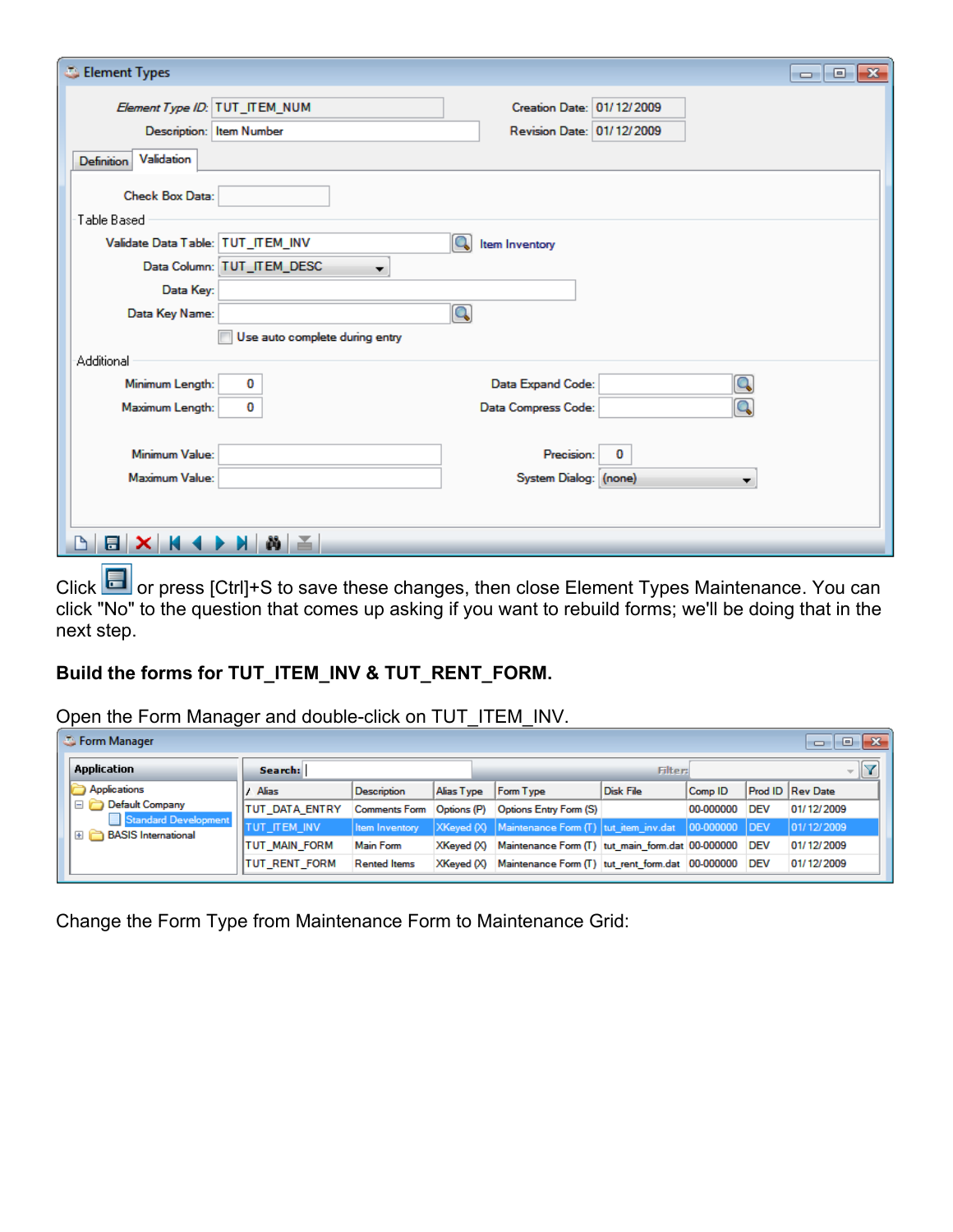| TUT_ITEM_INV - Item Inventory |                           |                                               |              |  |
|-------------------------------|---------------------------|-----------------------------------------------|--------------|--|
| <b>Columns</b>                |                           | Attributes - TUT_ITEM_INV. <alias></alias>    | Form         |  |
| Data Name                     | Name                      | Value                                         | Item Number: |  |
| TUT_ITEM_INV. <alias></alias> | <b>Additional Options</b> | (undefined)                                   |              |  |
| TUT_ITEM_INV.TUT_ITEM_NUM     | Description               | Item Inventory                                | Description: |  |
| TUT_ITEM_INV.TUT_ITEM_DESC    | <b>Window Title</b>       | Item Inventory                                |              |  |
|                               | Dtl Grid Table            |                                               |              |  |
|                               | Dtl Window Tables         | (undefined)                                   |              |  |
|                               | Del Cascade Tables        | (undefined)                                   |              |  |
|                               | Del Depend Tables         | (undefined)                                   |              |  |
|                               | <b>Key Name</b>           | (none)                                        |              |  |
|                               | <b>Parent Alias</b>       |                                               |              |  |
|                               | <b>Primary Table</b>      |                                               |              |  |
|                               | Form Type                 | Maintenance Form                              |              |  |
|                               | <b>Background Image</b>   | (undefined)                                   |              |  |
|                               | Help Tag ID               | No Form Used<br>름                             |              |  |
|                               | <b>Inquiry Options</b>    | Maintenance Form                              |              |  |
|                               | Inquiry Restrict?         | Maintenance Grid<br><b>Options Entry Form</b> |              |  |
|                               | Note Table                |                                               |              |  |
|                               | <b>Optional Defs</b>      | (undefined)                                   |              |  |
|                               | <b>Call Program</b>       |                                               |              |  |
|                               | Run Program               |                                               |              |  |
|                               | <b>Tab Definitions</b>    | (undefined)                                   |              |  |
|                               |                           |                                               |              |  |

Close the Form Designer, saving that change:



Back in the Form Manager, select all of your forms and click or press [Ctrl]+B to build them:

| K ( ) N ( ) Q B B B B ( 4 G M 3 )<br>ě<br>垂骨 ▲▲▼▼ |                      |                               |            |                                                                   |                  |           |             |                  |  |  |  |
|---------------------------------------------------|----------------------|-------------------------------|------------|-------------------------------------------------------------------|------------------|-----------|-------------|------------------|--|--|--|
| <b>C</b> Form Manager                             |                      | $\Box$<br><b>Build object</b> |            |                                                                   |                  |           |             |                  |  |  |  |
| <b>Application</b>                                | Search:              |                               |            | <b>Filter:</b>                                                    |                  |           |             |                  |  |  |  |
| Applications                                      | Alias                | Description                   | Alias Type | Form Type                                                         | <b>Disk File</b> | Comp ID   |             | Prod ID Rev Date |  |  |  |
| Default Company<br>$\Box$<br>Standard Development | TUT_DATA_ENTRY       |                               |            | Comments Form   Options (P)   Options Entry Form (S)              |                  | 00-000000 | <b>IDEV</b> | 01/12/2009       |  |  |  |
| <b>BASIS</b> International<br>$\left  + \right $  | TUT_ITEM_INV         | Item Inventory                |            | XKeyed (X) Maintenance Form (T) tut_item_inv.dat                  |                  | 00-000000 | <b>IDEV</b> | 01/12/2009       |  |  |  |
|                                                   | <b>TUT MAIN FORM</b> | Main Form                     |            | XKeyed (X)   Maintenance Form (T)   tut_main_form.dat   00-000000 |                  |           | <b>IDEV</b> | 01/12/2009       |  |  |  |
|                                                   | TUT RENT FORM        | <b>Rented Items</b>           |            | XKeyed (X) Maintenance Form (T) tut_rent_form.dat  00-000000      |                  |           | <b>DEV</b>  | 01/12/2009       |  |  |  |

You can now run any of those forms by selecting it, then clicking **To and a** or pressing F5. First, run TUT\_ITEM\_INV and create some inventory items: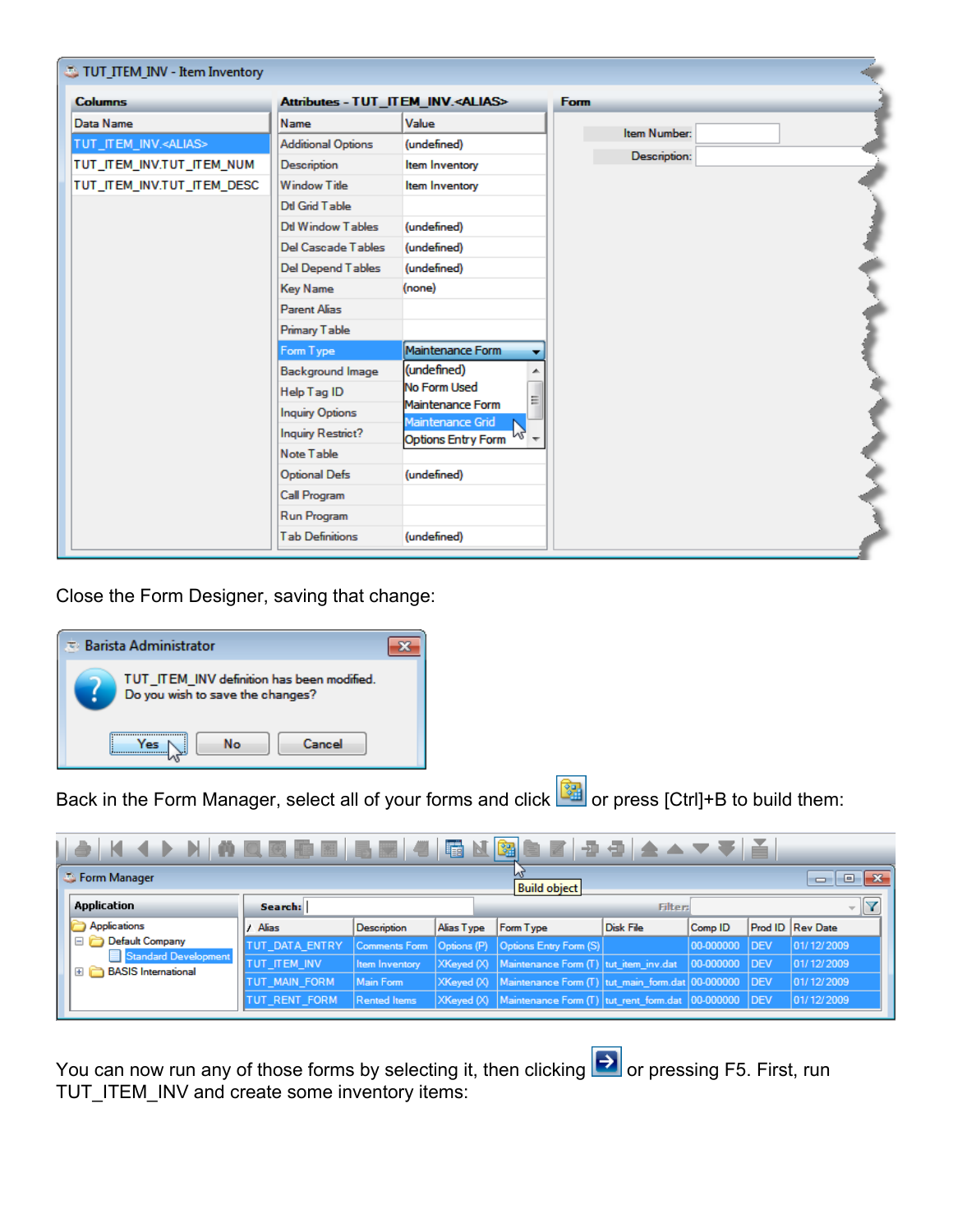| Form Manager                                       |                |                         |                    |      |                                       |                                   |                    |              | $\qquad \qquad \Box$<br>$\qquad \qquad \Box$ | $\Sigma$ |
|----------------------------------------------------|----------------|-------------------------|--------------------|------|---------------------------------------|-----------------------------------|--------------------|--------------|----------------------------------------------|----------|
| <b>Application</b>                                 | Search:        |                         |                    |      |                                       | <b>Filter:</b>                    |                    |              |                                              |          |
| Applications                                       | Alias          | Description             | Alias Type         |      | Form Type                             | Disk File                         | Comp <sup>ID</sup> |              | Prod ID   Rev Date                           |          |
| Default Company                                    | TUT_DATA_ENTRY | <b>Comments Form</b>    | Options (P)        |      | Options Entry Form (S)                |                                   | 00-000000          | <b>DEV</b>   | 01/12/2009                                   |          |
| Standard Development<br><b>BASIS</b> International | TUT_ITEM_INV   | Item Inventory          | XKeyed (X)         |      | Maintenance Form (T) tut_item_inv.dat |                                   | 00-000000          | <b>DEV</b>   | 01/12/2009                                   |          |
|                                                    | TUT_MAIN_FORM  | <b>E</b> Item Inventory |                    |      | $\qquad \qquad \Box$                  | $\overline{\mathbf{x}}$<br>$\Box$ | form.dat 00-000000 | <b>DEV</b>   | 01/12/2009                                   |          |
|                                                    | TUT_RENT_FORM  |                         |                    |      |                                       |                                   | brm.dat 00-000000  | <b>DEV</b>   | 01/12/2009                                   |          |
|                                                    |                |                         | <b>Item Number</b> |      | Description                           | Close                             |                    |              |                                              |          |
|                                                    |                | 000010<br>目             |                    | Rice |                                       |                                   |                    |              |                                              |          |
|                                                    |                | 目<br>000020             |                    |      | Chopsticks                            |                                   |                    |              |                                              |          |
|                                                    |                | 目<br>000030             |                    |      | <b>Car Company</b>                    |                                   |                    |              |                                              |          |
|                                                    |                | 昌<br>000040             |                    |      | <b>Snow Plow</b>                      |                                   |                    |              |                                              |          |
|                                                    |                | 目<br>000050             |                    |      | Parakeet                              |                                   |                    |              |                                              |          |
|                                                    |                |                         |                    |      | <b>E</b> Processing                   |                                   |                    | $\mathbf{x}$ |                                              |          |
|                                                    |                | 百里 × 日 三                |                    |      |                                       | Save all changes for this table?  |                    |              |                                              |          |
|                                                    |                |                         |                    |      | Yes:                                  | No                                | Cancel             |              |                                              |          |

Next, double-click on TUT\_MAIN\_FORM to load it in the Form Designer.

| <b>S</b> Form Manager                                |                                             |                      |             |                                                  |                  |           |            | $\overline{\phantom{a}}$ $\overline{\phantom{a}}$ | $-x$                 |
|------------------------------------------------------|---------------------------------------------|----------------------|-------------|--------------------------------------------------|------------------|-----------|------------|---------------------------------------------------|----------------------|
| <b>Application</b>                                   | Search:                                     |                      |             |                                                  | <b>Filter:</b>   |           |            |                                                   | $\blacktriangledown$ |
| Applications                                         | / Alias                                     | Description          | Alias Type  | Form Type                                        | <b>Disk File</b> | Comp ID   | Prod ID    | <b>Rev Date</b>                                   |                      |
| Default Company                                      | TUT_DATA_ENTRY                              | <b>Comments Form</b> | Options (P) | Options Entry Form (S)                           |                  | 00-000000 | <b>DEV</b> | 01/12/2009                                        |                      |
| Standard Development<br><b>E BASIS</b> International | TUT_ITEM_INV                                | Item Inventory       | XKeyed (X)  | Maintenance Form (T) tut item inv.dat            |                  | 00-000000 | <b>DEV</b> | 01/12/2009                                        |                      |
|                                                      | TUT_MAIN_FORM                               | Main Form            | XKeyed (X)  | Maintenance Form (T) tut_main_form.dat 00-000000 |                  |           | DEV        | 01/12/2009                                        |                      |
|                                                      | TUT_RENT_FORM                               | <b>Rented Items</b>  | XKeyed (X)  | Maintenance Form (T) tut_rent_form.dat 00-000000 |                  |           | <b>DEV</b> | 01/12/2009                                        |                      |
|                                                      |                                             |                      |             |                                                  |                  |           |            |                                                   |                      |
| TUT_MAIN_FORM - Main Form                            |                                             |                      |             |                                                  |                  |           |            |                                                   |                      |
| <b>Columns</b>                                       | Attributes - TUT_MAIN_FORM. <alias></alias> |                      |             | <b>Form</b>                                      |                  |           |            |                                                   |                      |
| Data Name                                            | Name                                        | Value                |             |                                                  |                  |           |            |                                                   |                      |
| TUT_MAIN_FORM. <alias></alias>                       | <b>Additional Options</b>                   | (fist)               |             | User ID:                                         |                  |           |            |                                                   |                      |
| TUT_MAIN_FORM.TUT_USER_ID                            | Description                                 | <b>Main Form</b>     |             | <b>User Name:</b>                                |                  |           |            |                                                   |                      |
| TUT_MAIN_FORM.TUT_USER_NAI                           | <b>Window Title</b>                         | <b>Main Form</b>     |             | Phone:                                           |                  |           |            |                                                   |                      |
| TUT_MAIN_FORM.TUT_USER_PH(                           | Dtl Grid Table                              |                      |             |                                                  | [X] Wants Spam   |           |            |                                                   |                      |
| TUT_MAIN_FORM.TUT_WANTS_SI                           | Dd Window Tables                            | (undefined)          |             | Email:                                           |                  |           |            |                                                   |                      |
| TUT_MAIN_FORM.TUT_USER_EM/                           | Del Cascade Tables                          | (undefined)          |             |                                                  |                  |           |            |                                                   |                      |
|                                                      | <b>Del Depend Tables</b>                    | (undefined)          |             |                                                  |                  |           |            |                                                   |                      |
|                                                      | <b>Key Name</b>                             | (none)               |             |                                                  |                  |           |            |                                                   |                      |
|                                                      | <b>Parent Alias</b>                         |                      |             |                                                  |                  |           |            |                                                   |                      |
|                                                      | Primary Table                               |                      |             |                                                  |                  |           |            |                                                   |                      |
|                                                      | Form Type                                   | Maintenance Form     |             |                                                  |                  |           |            |                                                   |                      |
|                                                      | <b>Background Image</b>                     |                      |             |                                                  |                  |           |            |                                                   |                      |
|                                                      | Help Tag ID                                 |                      |             |                                                  |                  |           |            |                                                   |                      |
|                                                      | <b>Inquiry Options</b>                      | (undefined)          |             |                                                  |                  |           |            |                                                   |                      |
|                                                      | <b>Inquiry Restrict?</b>                    | (undefined)          |             |                                                  |                  |           |            |                                                   |                      |
|                                                      | Note Table                                  |                      |             |                                                  |                  |           |            |                                                   |                      |
|                                                      | <b>Optional Defs</b>                        | (undefined)          |             |                                                  |                  |           |            |                                                   |                      |
|                                                      | <b>Call Program</b>                         |                      |             |                                                  |                  |           |            |                                                   |                      |
|                                                      | Run Program                                 |                      |             |                                                  |                  |           |            |                                                   |                      |
|                                                      | <b>Tab Definitions</b>                      | (undefined)          |             |                                                  |                  |           |            |                                                   |                      |

Most of the configuration and additions to your forms will be done via this screen. In addition to configuring the form, this is the entry point for editing the call points, which you would use to add custom logic. For more information, see **[Barista Tutorial 3: Define Callpoints](http://www.google.com/url?q=http%3A%2F%2Fdocumentation.basis.com%2FBaristaDIP%2FBarista%2520Tutorial%25203%2520-%2520Define%2520Callpoints.pdf&sa=D&sntz=1&usg=AFQjCNG4RtnrNBpcSz7l0_WLAefoIH2T1g)**.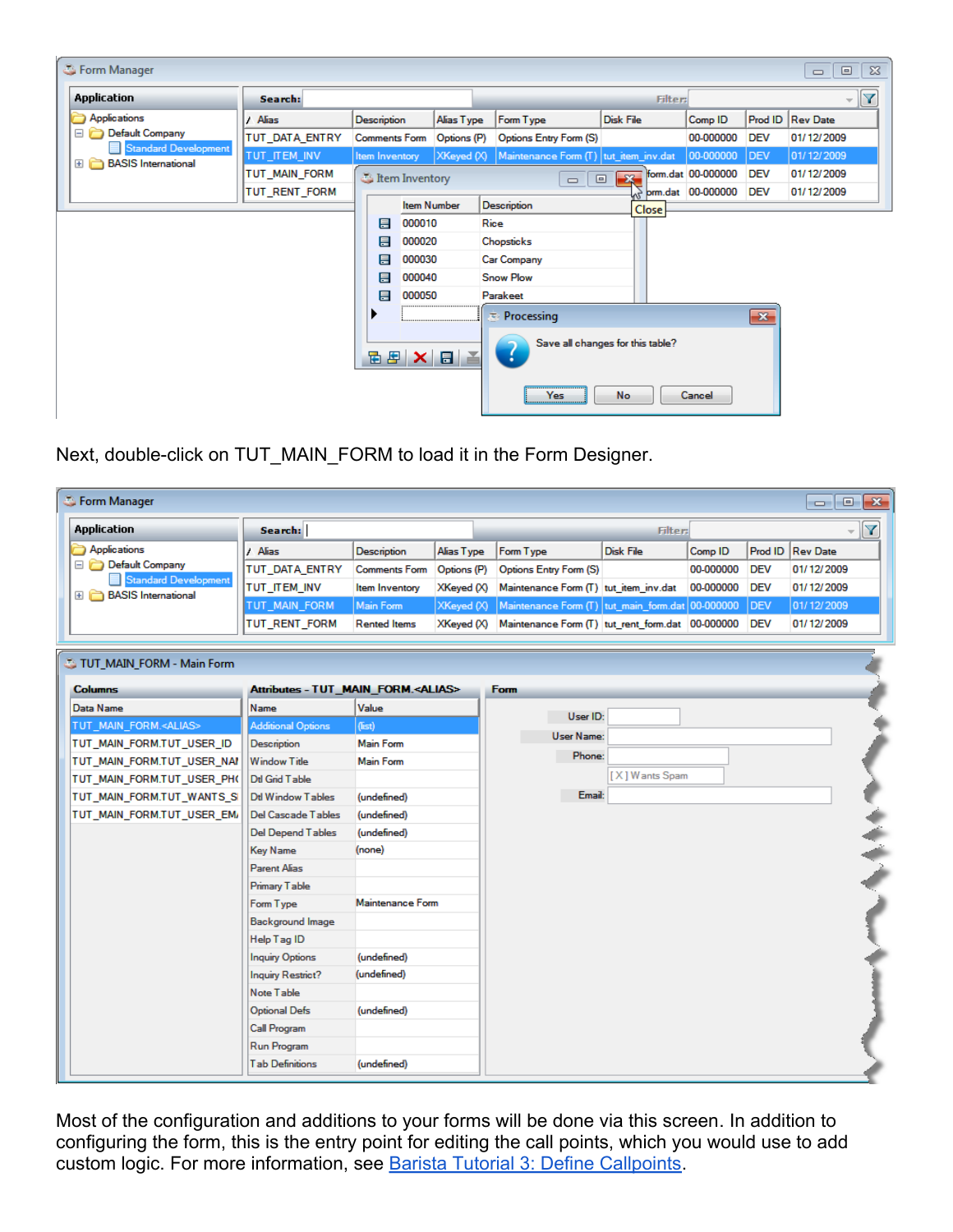On the left of the Form Designer is a list which contains the columns and the form itself. Selecting items here displays the attributes of that column in the center. Double click the values of the attributes to edit them. On the right of the Form Designer is a display of what the form will look like. You can select items or re-arrange the form from here. See **Getting Started** for more information on the various attributes of the form designer, and [Barista Tutorial 2: Customize a Form](http://documentation.basis.com/BaristaDIP/Barista%20Tutorial%202%20-%20Customize%20a%20Form.pdf) for more information about reformatting forms.

First we'll tweak the spam section.

#### **Setting up the spam section**

Select the TUT\_WANTS\_SPAM field, double click the *default value* attribute and change it to **Y**.

| TUT_MAIN_FORM - Main Form      |                                    |                              |                          |                   |                |  |
|--------------------------------|------------------------------------|------------------------------|--------------------------|-------------------|----------------|--|
| <b>Columns</b>                 | <b>Attributes - TUT_WANTS_SPAM</b> |                              |                          | Form              |                |  |
| Data Name                      | <b>Name</b>                        | Value                        |                          | User ID:          |                |  |
| TUT_MAIN_FORM. <alias></alias> | <b>Element Type</b>                | TUT_WANTS_SPAM A             |                          |                   |                |  |
| TUT_MAIN_FORM.TUT_USER_ID      | Description                        | <b>Tutorial User Wants S</b> |                          | <b>User Name:</b> |                |  |
| TUT_MAIN_FORM.TUT_USER_NAME    | <b>Control Label</b>               | *Wants Spam                  |                          | Phone:            |                |  |
| TUT_MAIN_FORM.TUT_USER_PHONE   | <b>Column Header</b>               | *Spam                        |                          |                   | [X] Wants Spam |  |
| TUT_MAIN_FORM.TUT_WANTS_SPAM   | Data Type                          | Character                    |                          | Email:            |                |  |
| TUT_MAIN_FORM.TUT_USER_EMAIL   | Data Subtype                       | (undefined)                  |                          |                   |                |  |
|                                | Control Type                       | <b>CheckBox</b>              |                          |                   |                |  |
|                                | Enable Column                      | (undefined)                  |                          |                   |                |  |
|                                | Enable Value                       |                              |                          |                   |                |  |
|                                | <b>Check Box Values</b>            | Y:N                          |                          |                   |                |  |
|                                | Doc Column Width                   | 0                            |                          |                   |                |  |
|                                | Ctrl Left $(X)$                    | 0                            |                          |                   |                |  |
|                                | Ctrl Top (Y)                       | 0                            |                          |                   |                |  |
|                                | <b>Fixed Width</b>                 | 0                            |                          |                   |                |  |
|                                | <b>Fixed Height</b>                | 0                            |                          |                   |                |  |
|                                | Data Key                           |                              |                          |                   |                |  |
|                                | Data Table                         |                              |                          |                   |                |  |
|                                | Data Column                        |                              |                          |                   |                |  |
|                                | Data Key Name                      |                              |                          |                   |                |  |
|                                | Data Calc                          |                              |                          |                   |                |  |
|                                | Data Compress                      |                              |                          |                   |                |  |
|                                | Data Expand                        |                              |                          |                   |                |  |
|                                | <b>Default Value</b>               | Y                            |                          |                   |                |  |
|                                | Drilldown Def                      | (none)                       | $\overline{\phantom{a}}$ |                   |                |  |

Select the TUT\_USER\_EMAIL field, then:

- Double click the **Enable Column** and select TUT\_MAIN\_FORM.TUT\_WANTS\_SPAM.
- Double click the *Enable Value* and enter **Y.**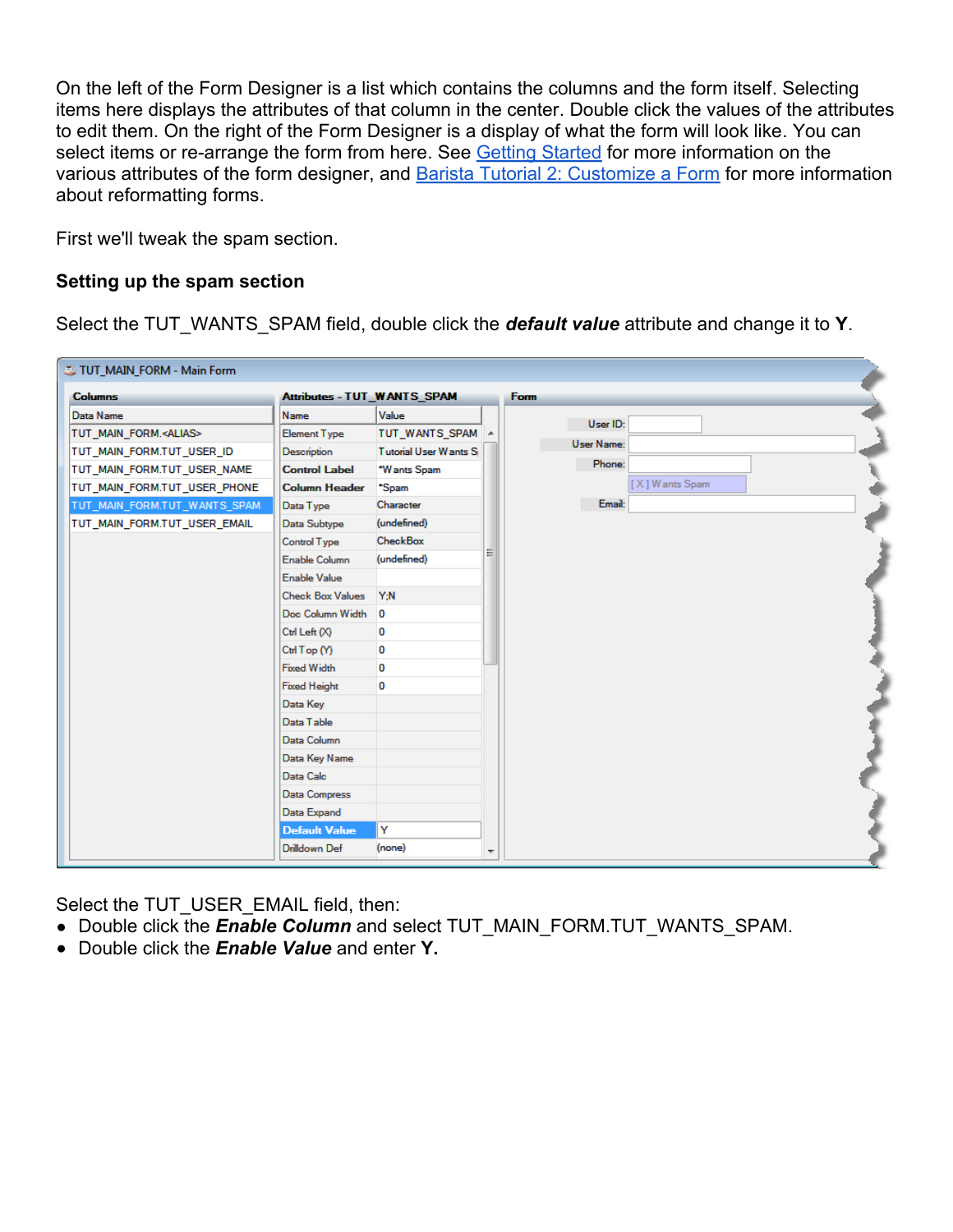| TUT_MAIN_FORM - Main Form      |                                    |                              |                          |            |                | o N |
|--------------------------------|------------------------------------|------------------------------|--------------------------|------------|----------------|-----|
| <b>Columns</b>                 | <b>Attributes - TUT_USER_EMAIL</b> |                              |                          | Form       |                |     |
| Data Name                      | <b>Name</b>                        | Value                        |                          | User ID:   |                |     |
| TUT_MAIN_FORM. <alias></alias> | <b>Element Type</b>                | TUT_USER_EMAIL               |                          |            |                |     |
| TUT_MAIN_FORM.TUT_USER_ID      | Description                        | <b>Tutorial User's Email</b> |                          | User Name: |                |     |
| TUT_MAIN_FORM.TUT_USER_NAME    | <b>Control Label</b>               | *Email                       |                          | Phone:     |                |     |
| TUT_MAIN_FORM.TUT_USER_PHONE   | <b>Column Header</b>               | *Email                       |                          |            | [X] Wants Spam |     |
| TUT_MAIN_FORM.TUT_WANTS_SPAM   | Data Type                          | Character                    |                          | Email:     |                |     |
| TUT_MAIN_FORM.TUT_USER_EMAIL   | Data Subtype                       | (undefined)                  |                          |            |                |     |
|                                | Control Type                       | CharacterEdit                |                          |            |                |     |
|                                | Enable Column                      | TUT_MAIN_FORM.TUT_WANTS_SPAM |                          |            |                |     |
|                                | <b>Enable Value</b>                | M.                           |                          |            |                |     |
|                                | <b>Check Box Values</b>            |                              |                          |            |                |     |
|                                | Doc Column Width                   | 0                            |                          |            |                |     |
|                                | Ctrl Left (X)                      | 0                            |                          |            |                |     |
|                                | Ctrl Top (Y)                       | $\mathbf{0}$                 |                          |            |                |     |
|                                | <b>Fixed Width</b>                 | n                            |                          |            |                |     |
|                                | <b>Fixed Height</b>                | 0                            |                          |            |                |     |
|                                | Data Key                           |                              |                          |            |                |     |
|                                | Data Table                         |                              |                          |            |                |     |
|                                | Data Column                        |                              |                          |            |                |     |
|                                | Data Key Name                      |                              |                          |            |                |     |
|                                | Data Calc                          |                              |                          |            |                |     |
|                                | <b>Data Compress</b>               |                              |                          |            |                |     |
|                                | Data Expand                        |                              |                          |            |                |     |
|                                | <b>Default Value</b>               | ٠                            |                          |            |                |     |
|                                | <b>Drilldown Def</b>               | (none)                       | $\overline{\phantom{a}}$ |            |                |     |

Click  $\rightarrow$  or press F5 to test these changes.

| Main Form       | $\overline{\phantom{a}}$ $\overline{\phantom{a}}$ |
|-----------------|---------------------------------------------------|
| User ID: 000004 |                                                   |
|                 | User Name: Jenny Campbell                         |
|                 | Phone: (555)111-2222                              |
|                 | <b>Wants Spam</b>                                 |
| Email: $\Box$   |                                                   |
| $B X M 1 B X$   |                                                   |

Unchecking the "Wants Spam" checkbox now disables and clears the email field. You might choose to keep the value, even if the checkbox is cleared. We'll do this via the **Optional Defs** attributes.

#### **Keep a conditionally disabled field's value**

- Select the TUT\_USER\_EMAIL field.
- Double click next to *Optional Defs*.
- Check the box next to "Do not delete on conditional disable".
- Click [OK] to save this change.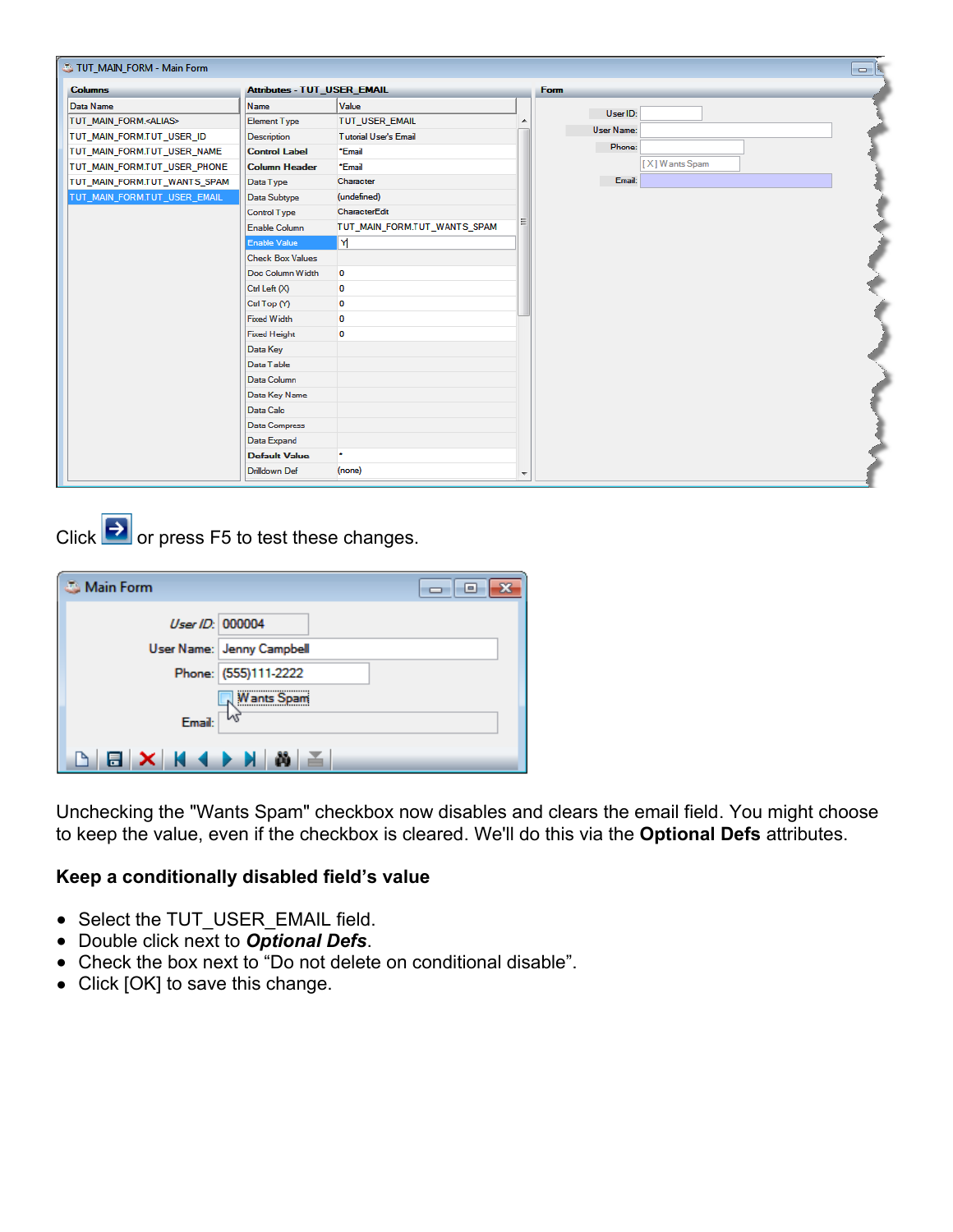| TUT_MAIN_FORM - Main Form      |                                    |                     |  |                                                           |
|--------------------------------|------------------------------------|---------------------|--|-----------------------------------------------------------|
| <b>Columns</b>                 | <b>Attributes - TUT_USER_EMAIL</b> |                     |  | Form                                                      |
| Data Name                      | Name                               | Value               |  | User ID:                                                  |
| TUT_MAIN_FORM. <alias></alias> | Data Calc                          |                     |  |                                                           |
| TUT_MAIN_FORM.TUT_USER_ID      | <b>Data Compress</b>               |                     |  | <b>User Name:</b>                                         |
| TUT MAIN FORM.TUT USER NAME    | Data Expand                        |                     |  | Phone:                                                    |
| TUT_MAIN_FORM.TUT_USER_PHONE   | <b>Default Value</b>               |                     |  | [X] Wants Spam                                            |
| TUT_MAIN_FORM.TUT_WANTS_SPAM   | <b>Drilldown Def</b>               | (none)              |  | Email:                                                    |
| TUT MAIN FORM.TUT USER EMAIL   | <b>Group Heading</b>               |                     |  |                                                           |
|                                | Help Tag ID                        |                     |  |                                                           |
|                                | <b>List Data</b>                   | $(f_{\text{list}})$ |  | Optional Defs<br>$\Box$ X                                 |
|                                | Min Length                         |                     |  | Hide data in maintenance form<br><b>OK</b>                |
|                                | Max Length                         | 30                  |  | Hide data in maintenance grid<br>Cancel                   |
|                                | Max Rows                           |                     |  | Hide data in inquiry system                               |
|                                | Min Value                          |                     |  | Hide data in all forms<br>Hide data in 'Print All' option |
|                                | Max Value                          |                     |  | Hide data in 'Print Record' option                        |
|                                | Mask-Input                         | XXXXXXXXXXXXXXXXX   |  | Hide corresponding control label                          |
|                                | Mask-Output                        |                     |  |                                                           |
|                                | <b>Mask System</b>                 |                     |  | Create total for inquiry column                           |
|                                | Mask Type                          |                     |  | Display description in grid                               |
|                                | <b>Optional Defs</b>               | (undefined)         |  | Do not delete on conditional disable<br>V                 |
|                                | Pad Character                      | (undefined)         |  | Add selections to existing data                           |
|                                | Pad Alignment                      | (undefined)         |  | From/ to entry control set                                |
|                                | Precision                          |                     |  | Null entry='First' or 'Last'                              |
|                                | <b>User Prompt</b>                 | ٠                   |  | Null entry='All'                                          |
|                                | <b>Preset Value</b>                |                     |  | Limit to variable naming rules                            |
|                                | <b>System Dialog</b>               | (undefined)         |  | ┯                                                         |

Next we will tie together all the tables to show what each user has rented. This will be done using a **detail grid**. The data in the detail grid is indexed by the primary key of the main (or header) form. So in this case, we will display the TUT\_RENT\_FORM as our detail grid. The key for the TUT\_RENT\_FORM is the USER\_ID of the TUT\_MAIN\_FORM. The TUT\_ITEM\_NUM of TUT\_RENT\_FORM uses a table validation and can be set to display the Description from TUT ITEM INV as a read-only column in the grid.

## **Adding a Detail Grid**

Call up TUT\_RENT\_FORM in Table maintenance and enter/select TUT\_MAIN\_FORM as the Primary Table to establish a link between the tables. Then call up TUT\_MAIN\_FORM in the Form Designer, select TUT\_MAIN\_FORM.<ALIAS> in Columns, and change Dtl Grid Table to TUT\_RENT\_FORM.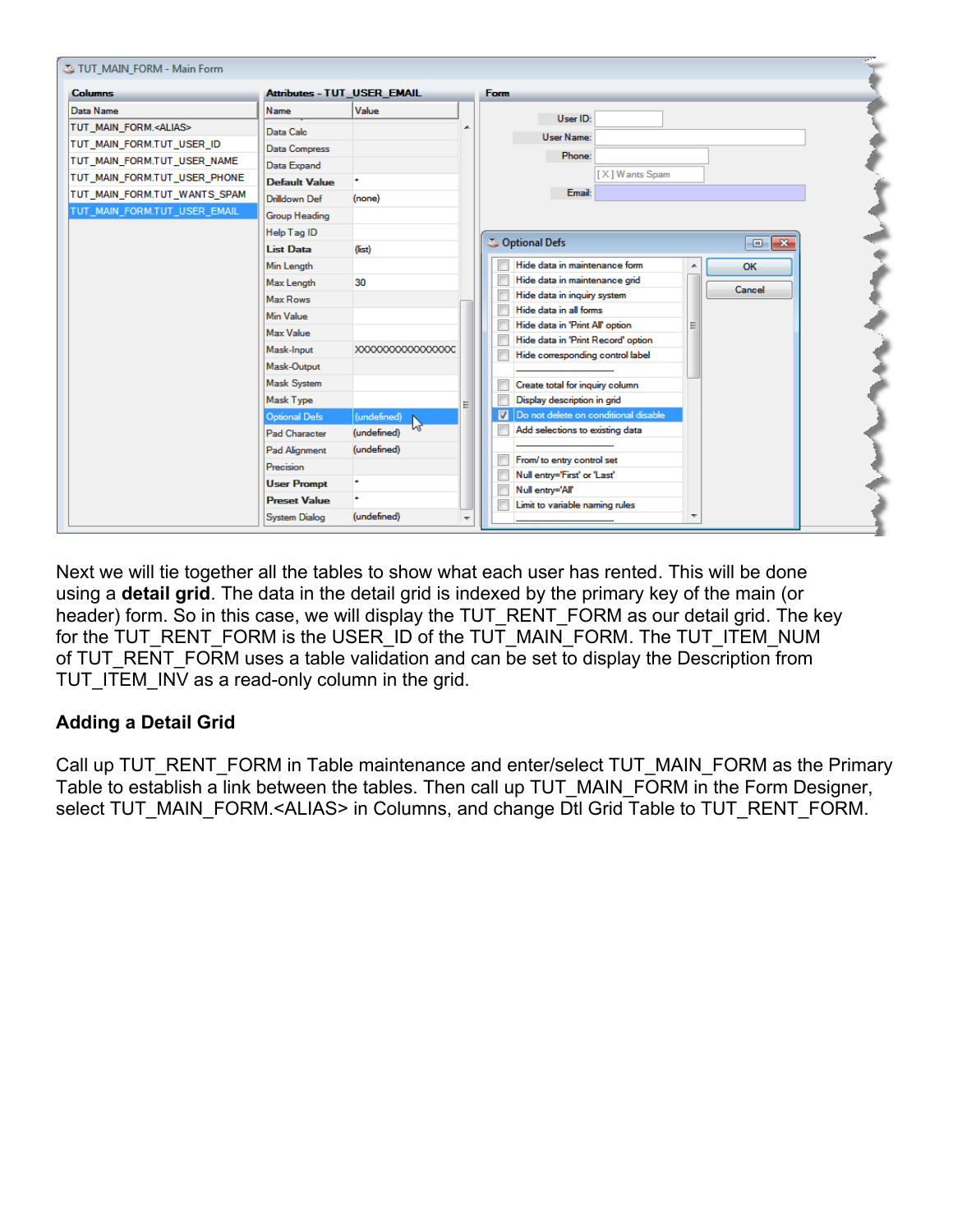| TUT_MAIN_FORM - Main Form      |                           |                                             |                   |
|--------------------------------|---------------------------|---------------------------------------------|-------------------|
| <b>Columns</b>                 |                           | Attributes - TUT_MAIN_FORM. <alias></alias> | <b>Form</b>       |
| Data Name                      | <b>Name</b>               | Value                                       | User ID:          |
| TUT MAIN FORM. <alias></alias> | <b>Additional Options</b> | $(f_{\text{list}})$                         |                   |
| TUT_MAIN_FORM.TUT_USER_ID      | Description               | <b>Main Form</b>                            | <b>User Name:</b> |
| TUT MAIN FORM.TUT USER NAME    | <b>Window Title</b>       | <b>Main Form</b>                            | Phone:            |
| TUT_MAIN_FORM.TUT_USER_PHONE   | Dtl Grid Table            |                                             | [X] Wants Spam    |
| TUT MAIN FORM.TUT WANTS SPAM   | Dtl Window Tables         | SQL_DB_USERS                                | Email:            |
| TUT_MAIN_FORM.TUT_USER_EMAIL   | <b>Del Cascade Tables</b> | TUT DATA ENTRY                              |                   |
|                                | Del Depend Tables         | TUT_ITEM_INV<br>TUT_MAIN_FORM               |                   |
|                                | <b>Key Name</b>           | TUT_RENT_FORM                               |                   |
|                                | <b>Parent Alias</b>       |                                             |                   |
|                                | <b>Primary Table</b>      |                                             |                   |
|                                | Form Type                 | Maintenance Form                            |                   |
|                                | <b>Background Image</b>   |                                             |                   |
|                                | Help Tag ID               |                                             |                   |
|                                | <b>Inquiry Options</b>    | (undefined)                                 |                   |
|                                | Inquiry Restrict?         | (undefined)                                 |                   |
|                                | Note Table                |                                             |                   |
|                                | <b>Optional Defs</b>      | (undefined)                                 |                   |
|                                | <b>Call Program</b>       |                                             |                   |
|                                | <b>Run Program</b>        |                                             |                   |
|                                | <b>Tab Definitions</b>    | (undefined)                                 |                   |
|                                |                           |                                             |                   |

Click  $\boxed{C}$  or press [Alt]+F5 to update the displayed form.

| Attributes - TUT_MAIN_FORM. <alias><br/><b>Columns</b><br/>Form<br/>Value<br/>Data Name<br/>Name<br/>User ID:<br/>TUT_MAIN_FORM.<alias><br/><b>Additional Options</b><br/><math>(f_{\text{list}})</math><br/><b>User Name:</b><br/><b>Main Form</b><br/>TUT_MAIN_FORM.TUT_USER_ID<br/>Description<br/>Phone:<br/>Main Form<br/>TUT_MAIN_FORM.TUT_USER_NAME<br/><b>Window Title</b><br/>[X] Wants Spam<br/>TUT_RENT_FORM<br/>TUT_MAIN_FORM.TUT_USER_PHONE<br/>Dtl Grid Table<br/>Email:<br/>TUT_MAIN_FORM.TUT_WANTS_SPAM<br/>Dd Window Tables<br/>(undefined)<br/>TUT_MAIN_FORM.TUT_USER_EMAIL<br/>Del Cascade Tables<br/>(undefined)<br/><b>Rental User ID</b><br/><b>Item Number</b><br/>(undefined)<br/><b>Del Depend Tables</b><br/>(none)<br/><b>Key Name</b><br/>E<br/>Parent Alias<br/><b>Primary Table</b><br/>Maintenance Form<br/>Form Type<br/><b>Background Image</b><br/>Help Tag ID<br/><b>Inquiry Options</b><br/>(undefined)<br/>(undefined)<br/><b>Inquiry Restrict?</b><br/>Note Table<br/><math>\overline{\phantom{a}}</math><br/><b>Optional Defs</b><br/>(undefined)<br/><b>Call Program</b><br/>Run Program</alias></alias> | TUT_MAIN_FORM - Main Form |  |  |  |
|--------------------------------------------------------------------------------------------------------------------------------------------------------------------------------------------------------------------------------------------------------------------------------------------------------------------------------------------------------------------------------------------------------------------------------------------------------------------------------------------------------------------------------------------------------------------------------------------------------------------------------------------------------------------------------------------------------------------------------------------------------------------------------------------------------------------------------------------------------------------------------------------------------------------------------------------------------------------------------------------------------------------------------------------------------------------------------------------------------------------------------------------------|---------------------------|--|--|--|
|                                                                                                                                                                                                                                                                                                                                                                                                                                                                                                                                                                                                                                                                                                                                                                                                                                                                                                                                                                                                                                                                                                                                                  |                           |  |  |  |
|                                                                                                                                                                                                                                                                                                                                                                                                                                                                                                                                                                                                                                                                                                                                                                                                                                                                                                                                                                                                                                                                                                                                                  |                           |  |  |  |
|                                                                                                                                                                                                                                                                                                                                                                                                                                                                                                                                                                                                                                                                                                                                                                                                                                                                                                                                                                                                                                                                                                                                                  |                           |  |  |  |
|                                                                                                                                                                                                                                                                                                                                                                                                                                                                                                                                                                                                                                                                                                                                                                                                                                                                                                                                                                                                                                                                                                                                                  |                           |  |  |  |
|                                                                                                                                                                                                                                                                                                                                                                                                                                                                                                                                                                                                                                                                                                                                                                                                                                                                                                                                                                                                                                                                                                                                                  |                           |  |  |  |
|                                                                                                                                                                                                                                                                                                                                                                                                                                                                                                                                                                                                                                                                                                                                                                                                                                                                                                                                                                                                                                                                                                                                                  |                           |  |  |  |
|                                                                                                                                                                                                                                                                                                                                                                                                                                                                                                                                                                                                                                                                                                                                                                                                                                                                                                                                                                                                                                                                                                                                                  |                           |  |  |  |
|                                                                                                                                                                                                                                                                                                                                                                                                                                                                                                                                                                                                                                                                                                                                                                                                                                                                                                                                                                                                                                                                                                                                                  |                           |  |  |  |
|                                                                                                                                                                                                                                                                                                                                                                                                                                                                                                                                                                                                                                                                                                                                                                                                                                                                                                                                                                                                                                                                                                                                                  |                           |  |  |  |
|                                                                                                                                                                                                                                                                                                                                                                                                                                                                                                                                                                                                                                                                                                                                                                                                                                                                                                                                                                                                                                                                                                                                                  |                           |  |  |  |
|                                                                                                                                                                                                                                                                                                                                                                                                                                                                                                                                                                                                                                                                                                                                                                                                                                                                                                                                                                                                                                                                                                                                                  |                           |  |  |  |
|                                                                                                                                                                                                                                                                                                                                                                                                                                                                                                                                                                                                                                                                                                                                                                                                                                                                                                                                                                                                                                                                                                                                                  |                           |  |  |  |
|                                                                                                                                                                                                                                                                                                                                                                                                                                                                                                                                                                                                                                                                                                                                                                                                                                                                                                                                                                                                                                                                                                                                                  |                           |  |  |  |
|                                                                                                                                                                                                                                                                                                                                                                                                                                                                                                                                                                                                                                                                                                                                                                                                                                                                                                                                                                                                                                                                                                                                                  |                           |  |  |  |
|                                                                                                                                                                                                                                                                                                                                                                                                                                                                                                                                                                                                                                                                                                                                                                                                                                                                                                                                                                                                                                                                                                                                                  |                           |  |  |  |
|                                                                                                                                                                                                                                                                                                                                                                                                                                                                                                                                                                                                                                                                                                                                                                                                                                                                                                                                                                                                                                                                                                                                                  |                           |  |  |  |
|                                                                                                                                                                                                                                                                                                                                                                                                                                                                                                                                                                                                                                                                                                                                                                                                                                                                                                                                                                                                                                                                                                                                                  |                           |  |  |  |
|                                                                                                                                                                                                                                                                                                                                                                                                                                                                                                                                                                                                                                                                                                                                                                                                                                                                                                                                                                                                                                                                                                                                                  |                           |  |  |  |
|                                                                                                                                                                                                                                                                                                                                                                                                                                                                                                                                                                                                                                                                                                                                                                                                                                                                                                                                                                                                                                                                                                                                                  |                           |  |  |  |
|                                                                                                                                                                                                                                                                                                                                                                                                                                                                                                                                                                                                                                                                                                                                                                                                                                                                                                                                                                                                                                                                                                                                                  |                           |  |  |  |
|                                                                                                                                                                                                                                                                                                                                                                                                                                                                                                                                                                                                                                                                                                                                                                                                                                                                                                                                                                                                                                                                                                                                                  |                           |  |  |  |
| <b>Tab Definitions</b><br>(undefined)                                                                                                                                                                                                                                                                                                                                                                                                                                                                                                                                                                                                                                                                                                                                                                                                                                                                                                                                                                                                                                                                                                            |                           |  |  |  |

It's getting there, but we don't want to show the User ID for every line of the grid, and it would be nice to see the item description along with the item number.

## **Fixing up the Detail Grid**

Close TUT\_MAIN\_FORM, saving your changes: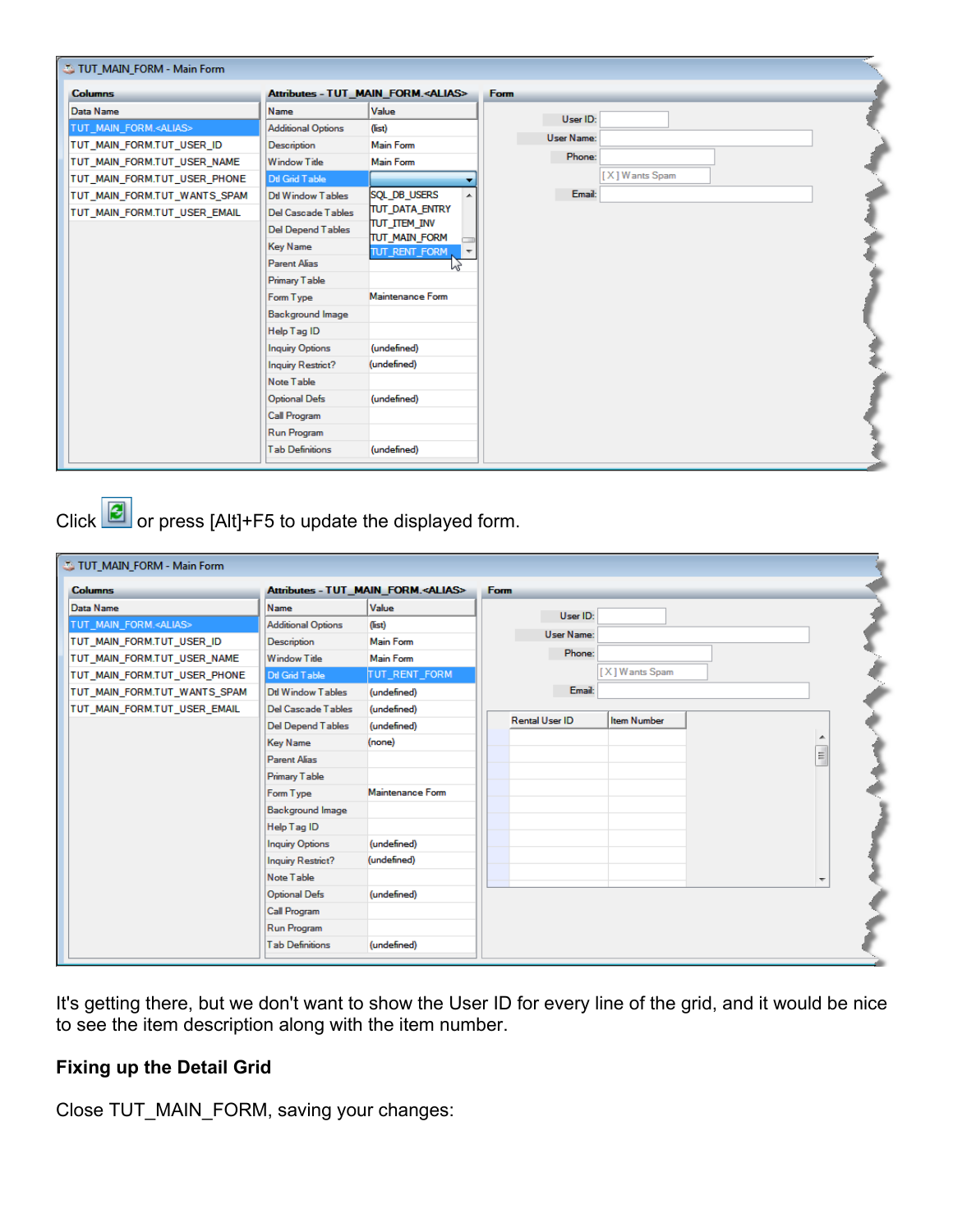

Double-click on TUT\_RENT\_FORM to open it in the Form Designer:

| <b>S</b> Form Manager<br>e<br>$\Box$                                                         |                       |                      |                     |                                                         |                                                                   |           |            |            |                         |
|----------------------------------------------------------------------------------------------|-----------------------|----------------------|---------------------|---------------------------------------------------------|-------------------------------------------------------------------|-----------|------------|------------|-------------------------|
| Application                                                                                  |                       | Search:              |                     |                                                         |                                                                   | Filter:   |            |            |                         |
| Applications                                                                                 |                       | Alias                | <b>Description</b>  | Alias Type                                              | Form Type                                                         | Disk File | Comp ID    |            | <b>Prod ID Rev Date</b> |
| Ⅱ⊟<br><b>Default Company</b><br>Standard Development<br><b>BASIS</b> International<br>$\Box$ | <b>TUT DATA ENTRY</b> | <b>Comments Form</b> | Options (P)         | Options Entry Form (S)                                  |                                                                   | 00-000000 | <b>DEV</b> | 01/12/2009 |                         |
|                                                                                              | <b>TUT ITEM INV</b>   | Item Inventory       |                     | $X$ Keyed $(X)$ Maintenance Form $(T)$ tut item inv.dat |                                                                   | 00-000000 | <b>DEV</b> | 01/12/2009 |                         |
|                                                                                              |                       | <b>TUT MAIN FORM</b> | Main Form           |                                                         | XKeyed (X) Maintenance Form (T) tut_main_form.dat 00-000000       |           |            | <b>DEV</b> | 01/12/2009              |
|                                                                                              |                       | TUT RENT FORM        | <b>Rented Items</b> |                                                         | XKeyed (X) Maintenance Form (T) tut_rent_form.dat  00-000000  DEV |           |            |            | 01/12/2009              |

Select TUT\_USER\_ID, double-click next to "Optional Defs", check "Hide data in maintenance grid", and click [OK] to save that change.

| TUT_RENT_FORM - Rented Items                                 |                                   |                           |                          | $\Box$<br>$\Box$                                                            | $\Sigma$ |
|--------------------------------------------------------------|-----------------------------------|---------------------------|--------------------------|-----------------------------------------------------------------------------|----------|
| <b>Columns</b>                                               | Attributes - TUT_USER_ID          |                           |                          | <b>Form</b>                                                                 |          |
| Data Name                                                    | <b>Name</b>                       | Value                     |                          | Rental User ID:                                                             |          |
| TUT_RENT_FORM. <alias><br/>TUT RENT FORM.TUT USER ID</alias> | Drilldown Def                     | (none)                    |                          | Item Number:                                                                |          |
| TUT_RENT_FORM.TUT_ITEM_NUM                                   | Group Heading<br>Help Tag ID      |                           |                          |                                                                             |          |
|                                                              | <b>List Data</b>                  | $(f_{\text{list}})$       |                          |                                                                             |          |
|                                                              | Min Length                        |                           |                          |                                                                             |          |
|                                                              | Max Length<br>Max Rows            | 6                         |                          |                                                                             |          |
|                                                              | Min Value                         |                           |                          | C Optional Defs<br>$\blacksquare$<br>$\mathbf{x}$                           |          |
|                                                              | Max Value                         |                           |                          | Hide data in maintenance form<br><b>OK</b><br>۸                             |          |
|                                                              | Mask-Input                        | 000000                    |                          | Hide data in maintenance grid<br>V<br>Cancel<br>Hide data in inquiry system |          |
|                                                              | Mask-Output<br><b>Mask System</b> | 00000                     |                          | Ξ<br>Hide data in all forms                                                 |          |
|                                                              | Mask Type                         |                           |                          | Hide data in 'Print All' option                                             |          |
|                                                              | <b>Optional Defs</b>              | (undefined)               |                          | Hide data in 'Print Record' option<br>Hide corresponding control label      |          |
|                                                              | Pad Character                     | h <sup>2</sup><br>Zero(0) | Ξ                        |                                                                             |          |
|                                                              | Pad Alignment                     | Right                     |                          | Create total for inquiry column                                             |          |
|                                                              | Precision<br><b>User Prompt</b>   | ٠                         |                          | Display description in grid<br>Do not delete on conditional disable         |          |
|                                                              | <b>Preset Value</b>               |                           |                          | Add selections to existing data                                             |          |
|                                                              | <b>System Dialog</b>              | (undefined)               | $\overline{\phantom{a}}$ | $\overline{\phantom{a}}$<br>— <i>—</i>                                      |          |

Select TUT\_ITEM\_NUM, double-click next to "Optional Defs", check "Display description in grid", and click [OK] to save that change.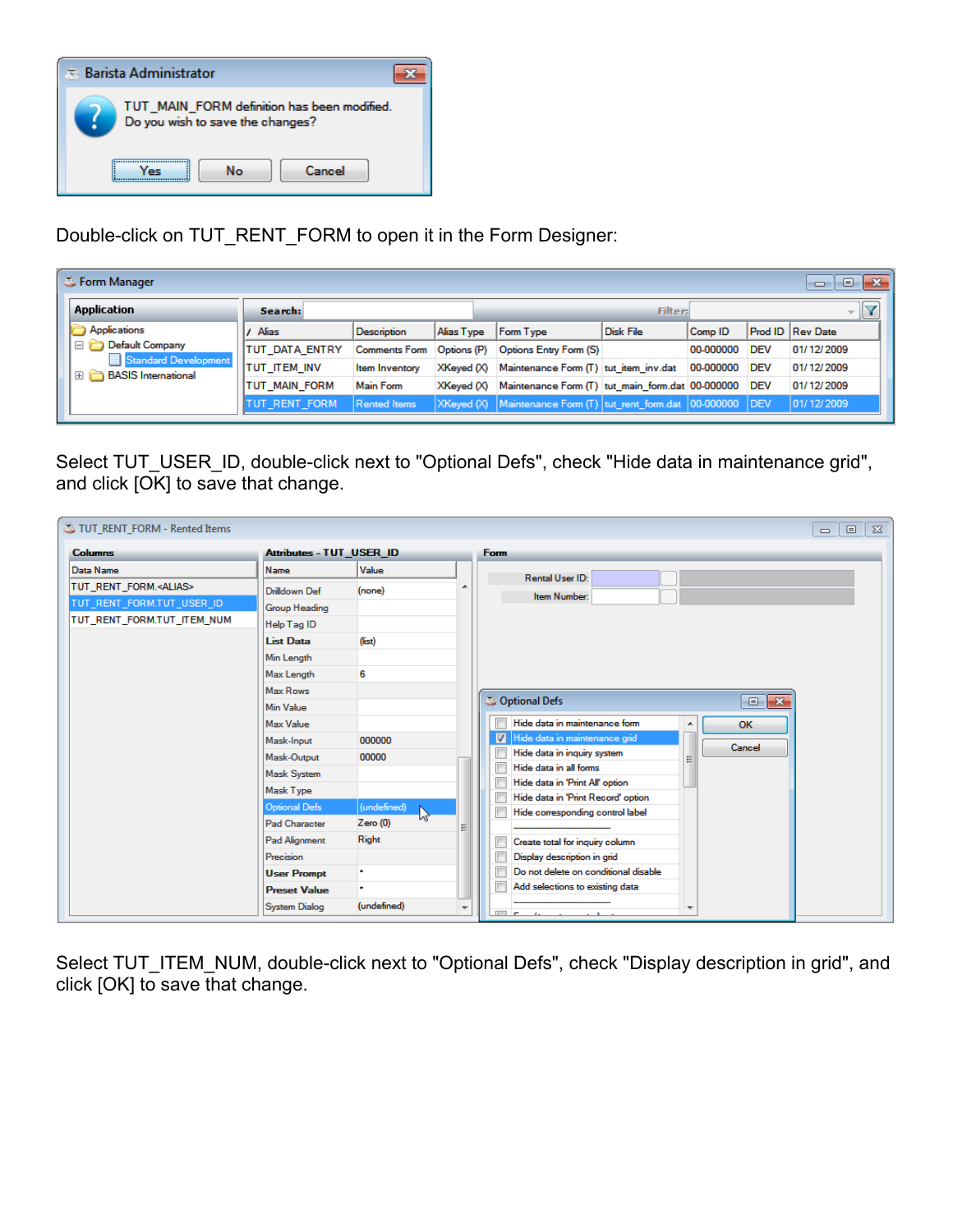| TUT_RENT_FORM - Rented Items                                 |                                  |                         |                          | $\Box$                                                                | $\mathbb{Z}^2$<br>$\Box$ |
|--------------------------------------------------------------|----------------------------------|-------------------------|--------------------------|-----------------------------------------------------------------------|--------------------------|
| <b>Columns</b>                                               | <b>Attributes - TUT_ITEM_NUM</b> |                         |                          | <b>Form</b>                                                           |                          |
| Data Name                                                    | Name                             | Value                   |                          | Rental User ID:                                                       |                          |
| TUT RENT FORM. <alias><br/>TUT RENT FORM.TUT USER ID</alias> | Drilldown Def                    | (none)                  |                          | Item Number:                                                          |                          |
|                                                              | Group Heading                    |                         |                          |                                                                       |                          |
| TUT_RENT_FORM.TUT_ITEM_NUM                                   | Help Tag ID                      |                         |                          |                                                                       |                          |
|                                                              | <b>List Data</b>                 | (fist)                  |                          |                                                                       |                          |
|                                                              | Min Length                       |                         |                          |                                                                       |                          |
|                                                              | Max Length                       | 6                       |                          |                                                                       |                          |
|                                                              | Max Rows                         |                         |                          |                                                                       |                          |
|                                                              | <b>Min Value</b>                 |                         |                          | C Optional Defs<br>$\Box$ X                                           |                          |
|                                                              | Max Value                        |                         |                          | Hide data in maintenance form<br>OK<br>A                              |                          |
|                                                              | Mask-Input                       | 000000                  |                          | Hide data in maintenance grid<br>Cancel                               |                          |
|                                                              | Mask-Output                      | 000000                  |                          | Hide data in inquiry system<br>Ξ                                      |                          |
|                                                              | <b>Mask System</b>               |                         |                          | Hide data in all forms                                                |                          |
|                                                              | Mask Type                        |                         |                          | Hide data in 'Print All' option<br>Hide data in 'Print Record' option |                          |
|                                                              | <b>Optional Defs</b>             | (undefined)             |                          | Hide corresponding control label                                      |                          |
|                                                              | <b>Pad Character</b>             | $\mathbb{Z}$<br>Zero(0) |                          |                                                                       |                          |
|                                                              | Pad Alignment                    | Right                   |                          | Create total for inquiry column                                       |                          |
|                                                              | Precision                        |                         |                          | Display description in grid<br>√                                      |                          |
|                                                              | <b>User Prompt</b>               | ٠                       |                          | Do not delete on conditional disable                                  |                          |
|                                                              | <b>Preset Value</b>              |                         |                          | Add selections to existing data                                       |                          |
|                                                              | <b>System Dialog</b>             | (undefined)             | $\overline{\phantom{a}}$ | $\overline{\phantom{a}}$<br><b>Expertise</b><br>$\sim$                |                          |

Close the Form Designer, saving those changes.



Back in the Form Manager, select all of your forms and click or press [Ctrl]+B to build them.

| 囁<br>圅<br>団<br>垂目<br>N AQQDES 4<br>$ \mathbf{G} $<br>$\leftarrow$    |                       |                     |            |                                                                       |                |               |             |                          |  |
|----------------------------------------------------------------------|-----------------------|---------------------|------------|-----------------------------------------------------------------------|----------------|---------------|-------------|--------------------------|--|
| <b>C</b> Form Manager<br>$-23$<br>e<br>$\Box$<br><b>Build object</b> |                       |                     |            |                                                                       |                |               |             |                          |  |
| Application                                                          | Search:               |                     |            |                                                                       | <b>Filter:</b> |               |             | $\overline{\phantom{a}}$ |  |
| Applications                                                         | Alias                 | Description         | Alias Type | Form Type                                                             | Disk File      | Comp ID       |             | Prod ID Rev Date         |  |
| $=$<br>Default Company                                               | <b>TUT DATA ENTRY</b> |                     |            | Comments Form   Options (P)   Options Entry Form (S)                  |                | 00-000000     | <b>IDEV</b> | 01/12/2009               |  |
| Standard Development<br><b>BASIS</b> International<br>$+$            | <b>TUT ITEM INV</b>   | Item Inventory      |            | XKeyed (X)   Maintenance Form (T)   tut_item_inv.dat                  |                | 00-000000 DEV |             | 01/12/2009               |  |
|                                                                      | TUT_MAIN_FORM         | Main Form           |            | XKeyed (X)   Maintenance Form (T)   tut_main_form.dat 00-000000   DEV |                |               |             | 01/12/2009               |  |
|                                                                      | TUT_RENT_FORM         | <b>Rented Items</b> |            | XKeyed (X) Maintenance Form (T) tut_rent_form.dat  00-000000  DEV     |                |               |             | 01/12/2009               |  |

Now select the **TUT\_MAIN\_FORM** in the Form Manager, and run it by clicking **Kell**, pressing F5, or right-clicking on it and selecting "Run Process":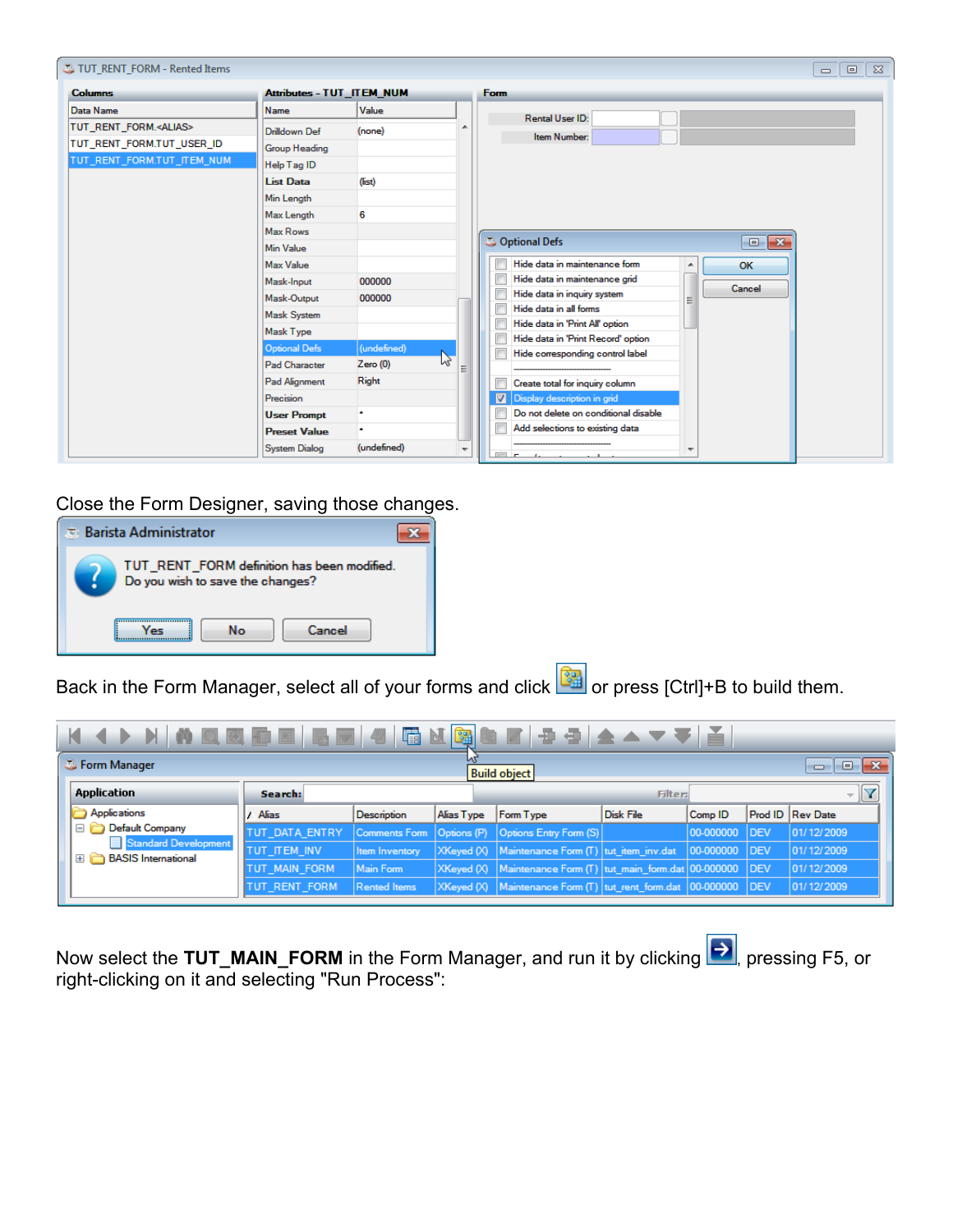| <b>Application</b>                                           | Search:                      |                     |                           |                        |        | <b>Filter:</b>    |           |            | $\mathbf{v}$    |
|--------------------------------------------------------------|------------------------------|---------------------|---------------------------|------------------------|--------|-------------------|-----------|------------|-----------------|
| Applications<br>▲                                            | Alias                        | Description         | Alias Type                | Form Type              |        | Disk File         | Comp ID   | Prod ID    | <b>Rev Date</b> |
| Θ<br>Default Company<br>Ξ                                    | TUT_DATA_ENTRY Comments Form |                     | Options (P)               | Options Entry Form (S) |        |                   | 00-000000 | <b>DEV</b> | 01/12/2009      |
| <b>Standard Developme</b><br><b>BASIS</b> International<br>Θ | TUT ITEM INV                 | Item Inventory      | $X$ Keyed $(X)$           | Maintenance Grid (G)   |        | tut item inv.dat  | 00-000000 | <b>DEV</b> | 01/12/2009      |
| Barista - Administratio ~                                    | TUT_MAIN_FORM                | Main Form           | $\sqrt{C}$                |                        |        | tut_main_form.dat | 00-000000 | <b>DEV</b> | 01/12/2009      |
| W.<br>∢                                                      | TUT_RENT_FORM                | <b>Rented Item:</b> | <b>Build Object</b>       | $Ctrl + B$             | bcm(T) | tut_rent_form.dat | 00-000000 | <b>DEV</b> | 01/12/2009      |
|                                                              |                              |                     | <b>Edit Callpoints F2</b> |                        |        |                   |           |            |                 |
|                                                              |                              |                     | <b>Form Designer</b>      |                        |        |                   |           |            |                 |
|                                                              |                              |                     | <b>Record Notes</b>       |                        |        |                   |           |            |                 |
|                                                              |                              |                     | <b>Run Process</b>        | F <sub>5</sub>         |        |                   |           |            |                 |
|                                                              |                              |                     |                           | lлť                    |        |                   |           |            |                 |
|                                                              |                              |                     | Refresh Data              | $Alt + F5$             |        |                   |           |            |                 |
|                                                              |                              |                     | <b>Maintain Table</b>     |                        |        |                   |           |            |                 |
|                                                              |                              |                     |                           | Filter Records Ctrl+T  |        |                   |           |            |                 |
|                                                              |                              |                     |                           |                        |        |                   |           |            |                 |

First, resize the form to make the grid visible.

Now we can add rented items user records:

| Main Form |                            |  | $\overline{\phantom{a}}$ |  |  |  |  |  |  |
|-----------|----------------------------|--|--------------------------|--|--|--|--|--|--|
|           | User ID: 000001            |  |                          |  |  |  |  |  |  |
|           | User Name: Ashley Jones    |  |                          |  |  |  |  |  |  |
|           | Phone: (555)555-1212       |  |                          |  |  |  |  |  |  |
|           | <b>Wants Spam</b>          |  |                          |  |  |  |  |  |  |
|           | Email: ashley@acme.gov     |  |                          |  |  |  |  |  |  |
|           |                            |  |                          |  |  |  |  |  |  |
|           | <b>Item Number</b>         |  | Description              |  |  |  |  |  |  |
| 目         | 000010                     |  | Rice                     |  |  |  |  |  |  |
| E         | 000050                     |  | Parakeet                 |  |  |  |  |  |  |
|           |                            |  |                          |  |  |  |  |  |  |
|           | ▆ <i>▇</i> ▕聞▏╳▏▕▎◀▕▶▕▏▓▏≚ |  |                          |  |  |  |  |  |  |

You can lookup item numbers while in the Item Number column by clicking **Q** or pressing [Ctrl]+F:

|                  | 53<br>e<br>$\Box$        |
|------------------|--------------------------|
| →<br>Filters:    | $\overline{\phantom{a}}$ |
| Description      |                          |
| Rice             |                          |
| Chopsticks       |                          |
| Car Company      |                          |
| <b>Snow Plow</b> |                          |
| Parakeet         |                          |
|                  |                          |